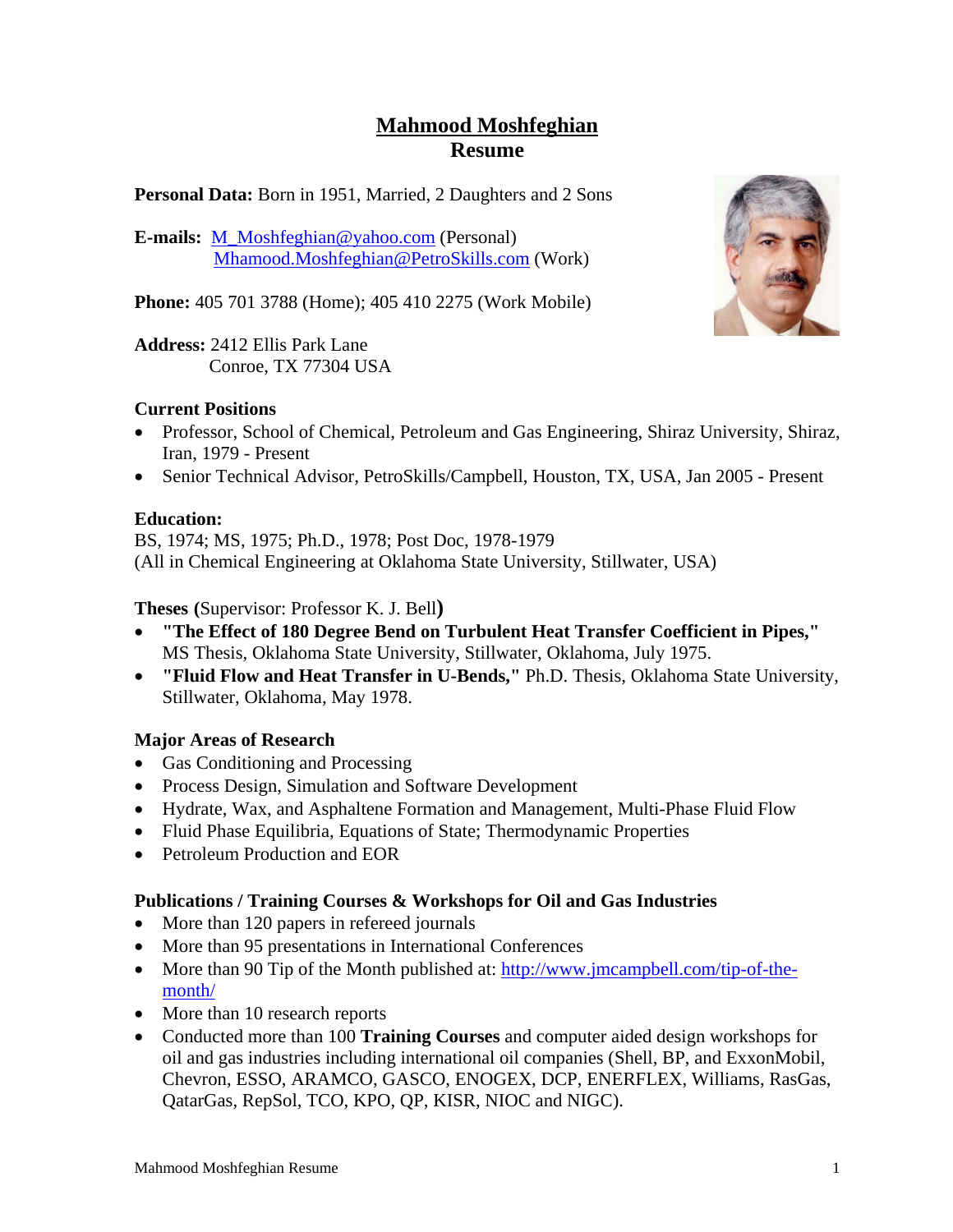## **Computer Skills**

FORTRAN, Visual Basic, MathCad Aspen Plus, HYSYS/UniSim, ProMax, VMG, CMG, ProTreat, ProTherm, PipePhase, GCAP, EzThermo **eLearning:** Moodle, Adobe

### **Consultant for:**

John M. Campbell/PetroSkills, Houston, TX, USA

### **Previous consultant for:**

- Chemical Engineering Consultant, Stillwater, OK, USA
- Pessanj Co. Ltd., Specialist in Crude Oil and Product Survey, Tehran, Iran
- National Iranian Oil Company, Tehran, Iran
- National Iranian Petrochemical Company, Tehran, Iran
- National Iranian Gas Company, Tehran, Iran
- Kharg Petrochemical Company, Kharg Island, Iran
- Shiraz Petrochemical Complex, Shiraz, Iran
- Shiraz Oil Refinery, Shiraz Iran
- Razi Petrochemical Complexes, Mahshahr, Iran
- Petrochemical Industries Design and Engineering Company (PIDEC), Shiraz, Iran
- Padena Engineering and Design Company, Shiraz, Iran
- Oil Industries Engineering and Construction Company (OIEC), Tehran, Iran

## **Typical Industrial Projects Supervised:**

- "Feasibility study of natural gas transportation by hydrate formation processes", 2002.
- "Simulation of Natural Fractionation unit of Bandar Imam Petrochemical Complex to determine distribution of sulfur-containing compounds in the LPG products", 2000.
- "Study of asphaltene deposition well pipe for Ahwaz Oil Production Zone", 1999.
- "Simulation and design of fractionation unit for Sepidan ethanol plant", 1997.
- "Simulation and design of flare system for Kharg Methanol plant", 1997.
- "Simulation of fractionation unit of Bandar Imam MTBE plant", 1996.
- "Simulation of absorber column in Hasheminezhad gas plant to increase capacity", 1995.
- "Replacement of R-22 with propane in the refrigeration unit of Shiraz Petrochemical Complex", 1995.
- "Simulation and design of gas compression plant for Ghachsaran EOR projects", 1994.
- "Study of hydrate formation in the well head for Gachsaran Oil Production Zone", 1994.
- "Simulation of the MIS-Mahshar sour gas pipeline to increase line capacity", 1994.
- "Simulation and design of flare system for Shiraz Methanol Plant", 1992
- "Simulation of LP-thank odorization and determining the mercaptan content", 1990.
- "Simulation and design of fractionation unit of Isfehan aromatic plant", 1986
- "Simulation and design of absorber and stripper column of the gas sweetening unit of Vali-Asar gas plant", 1984
- "Study the cause of hydrogen blistering in the fractionation unit of Mahshahr NGL plant", 1982.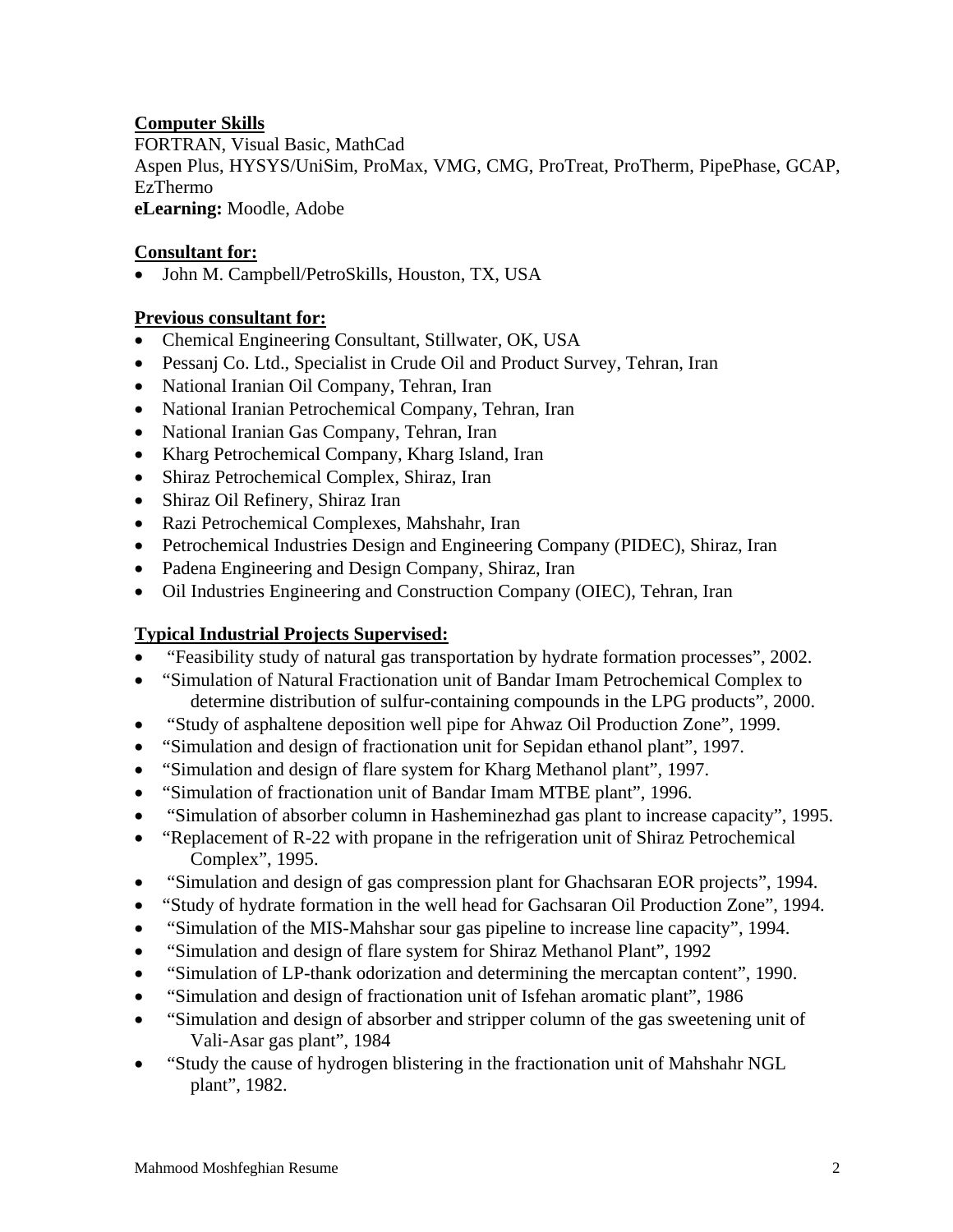### **Academic Training:**

In addition to conducting computer aided design workshops using modern tools for working engineers in the fields of oil, gas and petrochemicals, 4 PhD and 29 MS students were supervised by Mahmood Moshfeghian. Many of these trained personal are holding high positions as faculty member in universities and also in various fields of industry.

## **Professional Experiences**

- Professor, Chemical Engineering Department, Shiraz University, 1991-Present
- Senior Technical Advisor/Senior instructor/ PetroSkills/Campbell, Houston, TX, USA, Jan 2015 - Present
- Senior Research Engineer/instructor/consultant, John M. Campbell/PetroSkills, Norman, OK, USA, Aug 2005- Dec 2014
- Senior Research Scientist, Kuwait Institute for Scientific Research, Petroleum Research & Studies Center, Sep. 2003- 2005
- Professor, Chemical Engineering Department, Qatar University, Sep. 2000 Sep 2003
- Chairman of ABET Committee, Qatar University, Sep 2000 Sep 2003
- Associate Professor, Chemical Engineering Department, Shiraz University, 1986-1991
- Assistant Professor, Chemical Engineering Department, Shiraz University, Aug 1979- 1986
- Director of Graduate Studies, School of Engineering, Shiraz University, 1997-2000
- Chairman, the  $4<sup>th</sup>$  International Chemical Engineering Conference, Shiraz, Iran, April 24-27, 2000.
- Dean, School of Engineering, Persian Gulf University, May 1991 1993.
- Vice Dean for Research, School of Engineering, Shiraz University, July 1991 Sep 1992 and Nov 1985 - Sep 1989
- Head, Chemical Engineering Department, Shiraz University, Sep 1990-Jul 1991 and Jun 1985 - Nov 1985
- Member of Editorial Board, International J. of Oil, Gas and Coal Technology 2010- Present
- Editor-in-Chief, Iranian Journal of Science and Technology 1993-1995.
- Member of Editorial Board (1995-2005):
	- International J. of Modeling and Simulation Modares Journal of Engineering and Technology
		- Iranian Journal of Chemistry and Chemical Engineering
- Member of Advisory Board (1990-2000):
	- Amir Kabir Journal, Scientia Iranica Journal, Iranian Petroleum Institute Journal
- Member of Chemical Engineering Scientific Committee, Ministry of Higher Education, 1997 - 2000
- Member of Promotion Committee, Petroleum Industries Research Institute, 1999- 2000
- Member of Educational Committee, Petroleum Industries University, 1999- 2000
- Member of Graduate Studies Committee, Petroleum Industries University, 1999- 2000
- Member of Oil and Gas Scientific Committee, Ministry of Higher Education, January 1999 - 2000
- Member of Scientific Committee, Regional Library of Science and Technology, January 1993 - 1998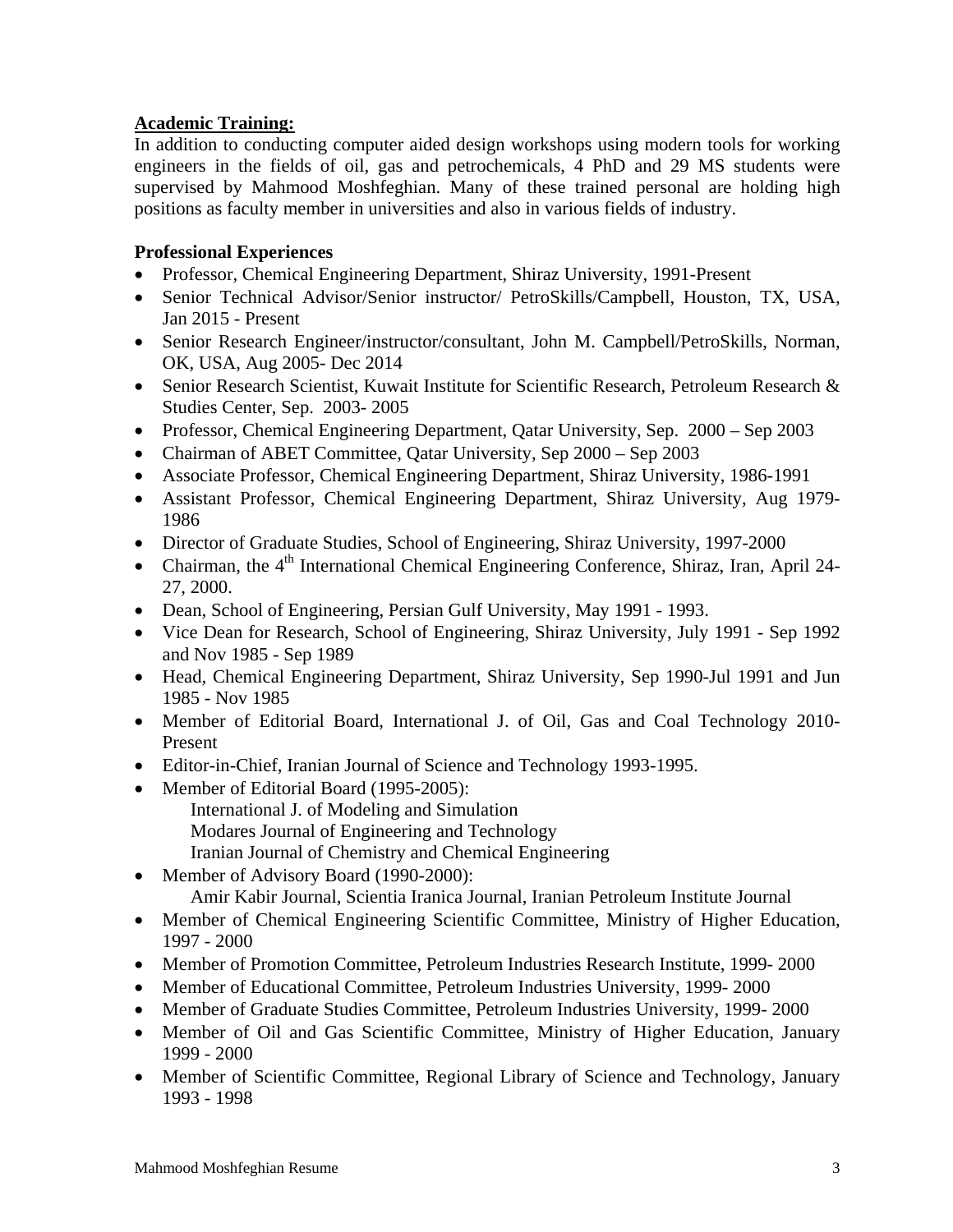- Visiting Professor, Department of Chemical Engineering, University of Sydney, Sydney, Australia, February 96-July 96.
- Visiting Professor, School of Chemical Engineering, Oklahoma State University, Stillwater, Oklahoma, Jul 99-Sep 99, Jul 98-Sep 98, Jul 97-Sep 97, Mar 97-Apr 97, Aug. 96-Feb. 97, July 93 - Sept. 93, Sept. 89 - Sept. 90, July 87 - Sept. 87, and July 85-Sept. 85
- CO-Chairman, International Congress on Computational Method in Engineering, Shiraz, Iran, May 2-6, 1993

### **Honors, Awards and Professional Organizations**

- Third Place Best Paper Presentation at the 3<sup>rd</sup> International Gas Processing Symposium, March 5-7, 2012, Doha, Qatar
- John M Campbell 2011 President's Award, Mar 2012
- John M Campbell 2008 President's Award, Jan 2009
- Distinguished Scientist, Selected by the Organization of Islamic Countries Scientific Committee, 2008
- Associate Member of Iranian Academy of Science, 1998-2003
- Shiraz University Distinguished Professor, 1997-1998.
- Shiraz University Outstanding Professor, 1994-1995, 1993-1994, 1992-1993.
- International Who's Who of Intellectuals, 1993
- Senior Member of the American Institute of Chemical Engineering (AIChE), 1973-Present
- Member of the Iranian Association of Chemical Engineering (IAChE)
- Member of the Iranian Institute of Chemistry and Chemical Engineering
- Member of the Iranian Petroleum Institute.
- Best paper presentation, Gold, the Iranian Petroleum Institute
- The Oklahoma State University International Graduate Student of the Year, 1977-1978
- Member of the Tau Beta Pi (Sigma Tau)
- Member of the Phi Eta Sigma
- Dean's Honor Roll of Distinguished Students, Oklahoma State University
- International Student Scholarship, Oklahoma State University, 1972-1973
- Atomic Energy Organization of Iran Scholarship, January to December 1977

#### **Courses Taught at Shiraz University, Oklahoma State University, University of Sydney, Petroleum University of Technology, Persian Gulf University, and University of Qatar**

- Thermodynamics (BS, MS and Ph.D.)
- Solution Thermodynamics (Ph.D.)
- Introduction to Gas Conditioning and Processing (BS)
- Gas Liquefaction (BS)
- Computer Aided Design (BS, MS and Ph.D.)
- Fluid Mechanics (BS, MS and Ph.D.)
- Transport Phenomena (MS)
- Multi-Component Separations (MS)
- Unit Operations I and II (BS)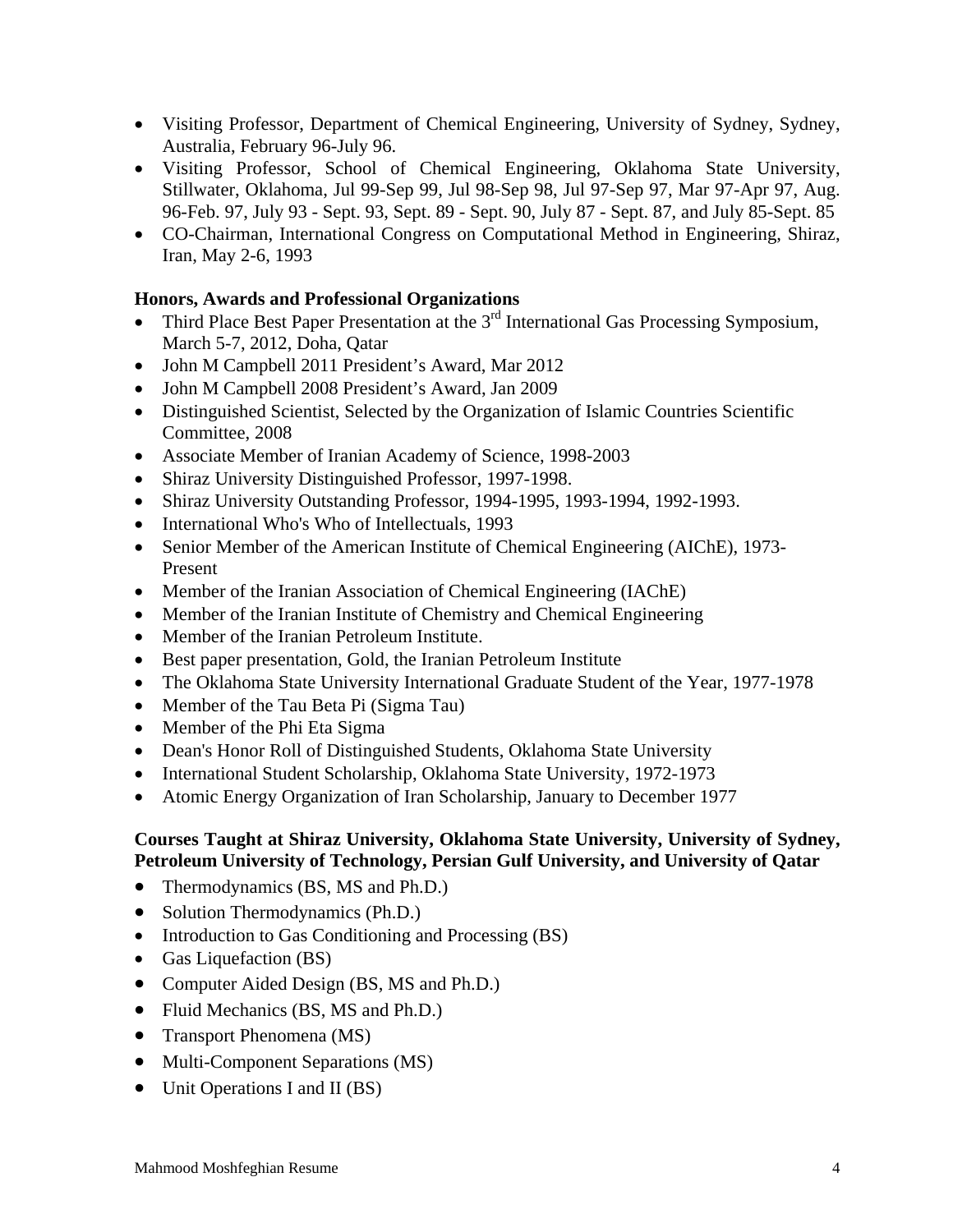- Applied Mathematics in Chemical Engineering (BS, MS))
- Chemical Reaction Engineering (BS)
- Process Heat Transfer (MS)
- Multi-component Distillation (BS)
- Phase Behavior and PVT of Reservoir Fluids (MS)

#### **Key Note Speeches:**

- 1. **"An Overview of LNG Production Technologies",** 9th Iranian Chemical Engineering Conference, Tehran, Iran, Nov. 23-25, 2004
- 2. **"Natural Gas Transportation and Applications of Gas Hydrates",** 12<sup>th</sup> Gas, Oil, and Petrochemical Industries Congress, Tehran, Feb. 24-26, 2003
- 3. **"Role of Thermodynamics in Computer Simulation and Design of Chemical Engineering Processes"**, 3rd Iranian Chemical Engineering Congress, Ahwaz, Iran, 1998
- 4. **"Role of Computer in Chemical Engineering Education"**, 2nd Iranian Chemical Engineering Congress, Tehran, Iran, 1997

#### **Invited Speakers:**

- University of Sydney, Australia
- University of New South Wales, Australia
- Oklahoma State University, USA
- Delft University of Technology, Netherlands
- University of Qatar, Qatar
- University of United Arab Emirates, UAE
- Kuwait Institute for Scientific Research, Kuwait
- American University of Sharjah, UAE
- University of Kuwait, Kuwait
- Heriot Watt University, Edinburgh, UK
- Most Iranian Universities:
	- University of Shiraz, Shiraz
	- **Sharif University of Technology, Tehran**
	- Amirkabir University of Technology, Tehran
	- **Isfehan University of Technology, Isfehan**
	- University of Isfehan, Isfehan
	- Tarbiat Modares University, Tehran
	- University of Petroleum Industries, Ahwaz
	- Sistan and Blochestan University, Zahedan
	- University of Boshehr, Boshehr
	- University of Mazanderan, Amol
	- **University of Babol, Babol**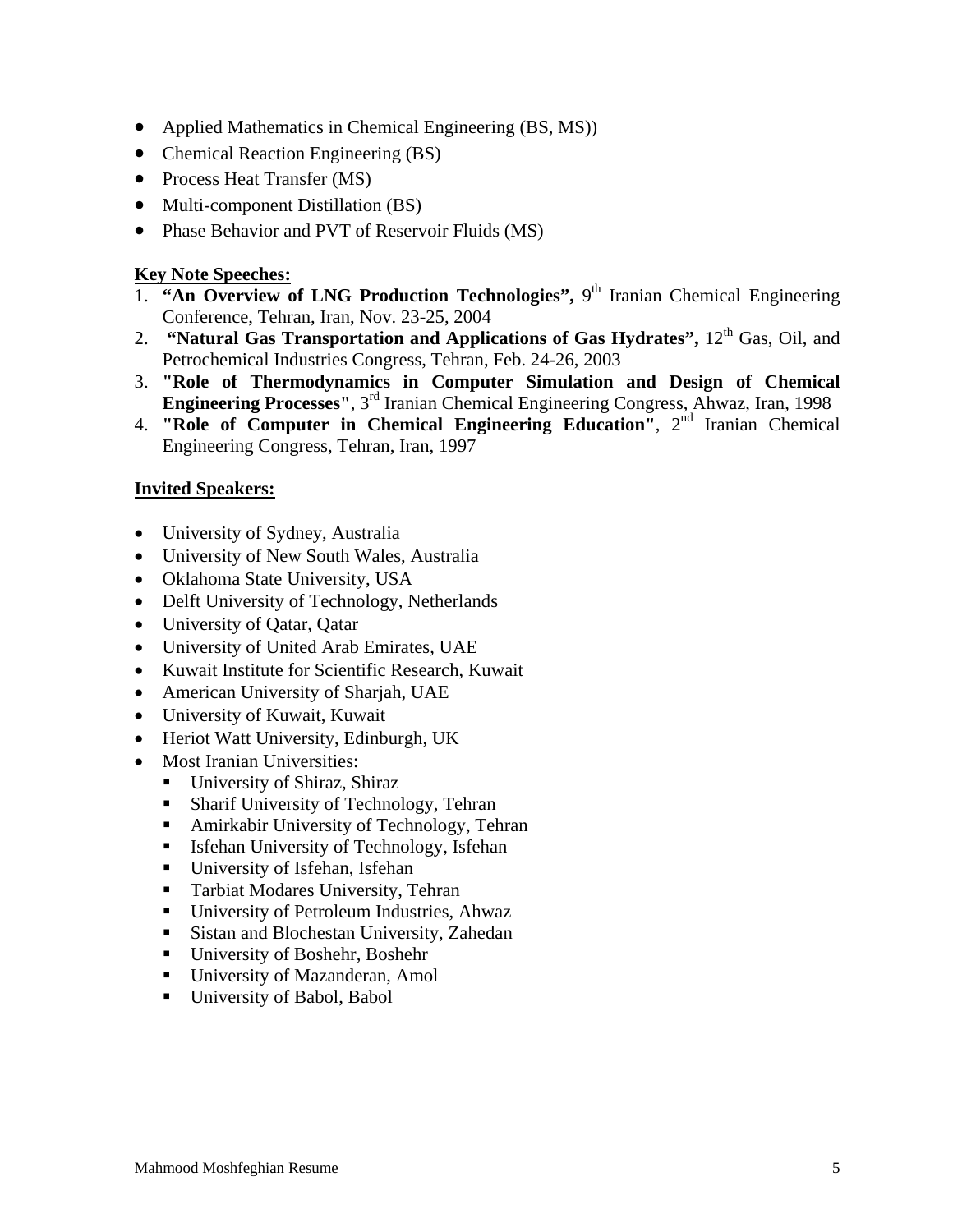### **Publications and Conference Presentations** *(As of Jan 2015)*

### **Handbook Contribution Publication:**

*Riegel's Handbook of Industrial Chemistry, 11th Edition;* Chapter 20: Natural Gas; by Robert N. Maddox, **Mahmood Moshfeghian**, James D. Idol; Arland H. Johannes; Edited by Kent. Kluwer Academic/Plenum Publishers, New York 2012

#### **Published in Refereed English Language Journals:**

- 1. Nasrifar, Kh.,and **Moshfeghian, M.**, "Vapor-Liquid Equilibria of Binary Associating Fluids Using a Cubic Equation of State with Limited Data," Industrial & Engineering Chemistry Research, 53 (5), pp 2052-2061, 2014.
- 2. Zirrahi, M., Hassanzadeh, H., Abedi, J. and **Moshfeghian, M.**, "Prediction of solubility of  $CH_4$ ,  $C_2H_6$ ,  $CO_2$ ,  $N_2$  and  $CO$  in bitumen," The Canadian J. of Chemical Engineering, 92, (3), pp 563-572, 2014
- 3. Nazarzadeh, M. and **Moshfeghian, M.**, "New volume translated PR equation of state for pure compounds and gas condensate systems," Fluid Phase Equilibria, Fluid Phase Equilibria 337, 214–223. 2013
- 4. Mohebi, V., Nadrifar, A., Behbahani, R.M., **Moshfeghian, M.**, "Investigation of kinetics of methane hydrate formation during isobaric and isochoric processes in an agitate dreactor," Chemical Engineering Science, 76, 58–65, 2012
- 5. Mohebi, V., Nadrifar, A., Behbahani, R.M., **Moshfeghian, M.**, "Determination of Henry's law constant of light hydrocarbon gases at low temperatures," J. Chem. Thermodynamics, Volume 51, 8–11, 2012
- 6. Zirrahi, M., Azin, R., Hassanzadeh, H., **Moshfeghian, M.** "Mutual solubility of CH4,  $CO<sub>2</sub>$ , H<sub>2</sub>S, and their mixtures in brine under subsurface disposal conditions," Fluid Phase Equilibria, Fluid Phase Equilibria 324, 80–93. 2012
- 7. Nasrifar, Kh.,and **Moshfeghian, M.**, "Multiphase equilibria of waxy systems with predictive equations of state and a solid solution model," Fluid Phase Equilibria, 314, 60- 68, 2012.
- 8. Reshadi, P., Nasrifar, Kh., and **Moshfeghian, M.**, "Evaluating the phase equilibria of liquid water + natural gas mixtures using cubic equations of state with asymmetric mixing rules," Fluid Phase Equilibria, 302, pp 179-189, 2011.
- 9. Zirrahi, M., Azin, R., Hassanzadeh, H., **Moshfeghian, M.** "Prediction of water content of sour and acid gases," Fluid Phase Equilibria, 299, pp 171-179, 2010.
- 10. Riazi, M.R., and **Moshfeghian**, M., "A thermodynamic model for LLE behavior of oil/brine/ionic-surfactant/alcohol co-surfactant systems for EOR processes," J. of Petroleum Science and Engineering, 67 pp. 75-83 (2009).
- 11. Najibi, H., Rezaei, R., Javanmardi, J., Nasrifar, Kh. And **Moshfeghian**, M., "Economic Evaluation of Natural Gas Transportation from Iran's South-Pars Gas Field to Market," Applied Thermal Engineering Volume 29, Issue 10, PP Pages 2009-2015, 2009,
- 12. Taraf, R., Behbahani, R. and **M. Moshfeghian**, "Direct Prediction of Cricondentherm and Cricondenbar Coordinates of Natural Gas Mixtures using Cubic Equation of State," International J. of Thermophysics, Vol 29, Issue 6, p1954 (2008).
- 13. Javanmardi, Nasrifar, Kh., S.H. Najibi, and **M. Moshfeghian**, "Natural Gas Transportation: NGH or LNG?", *World Review of Science, Technology and Sustainable Development,* Vol 4, No 2 /3 (2007)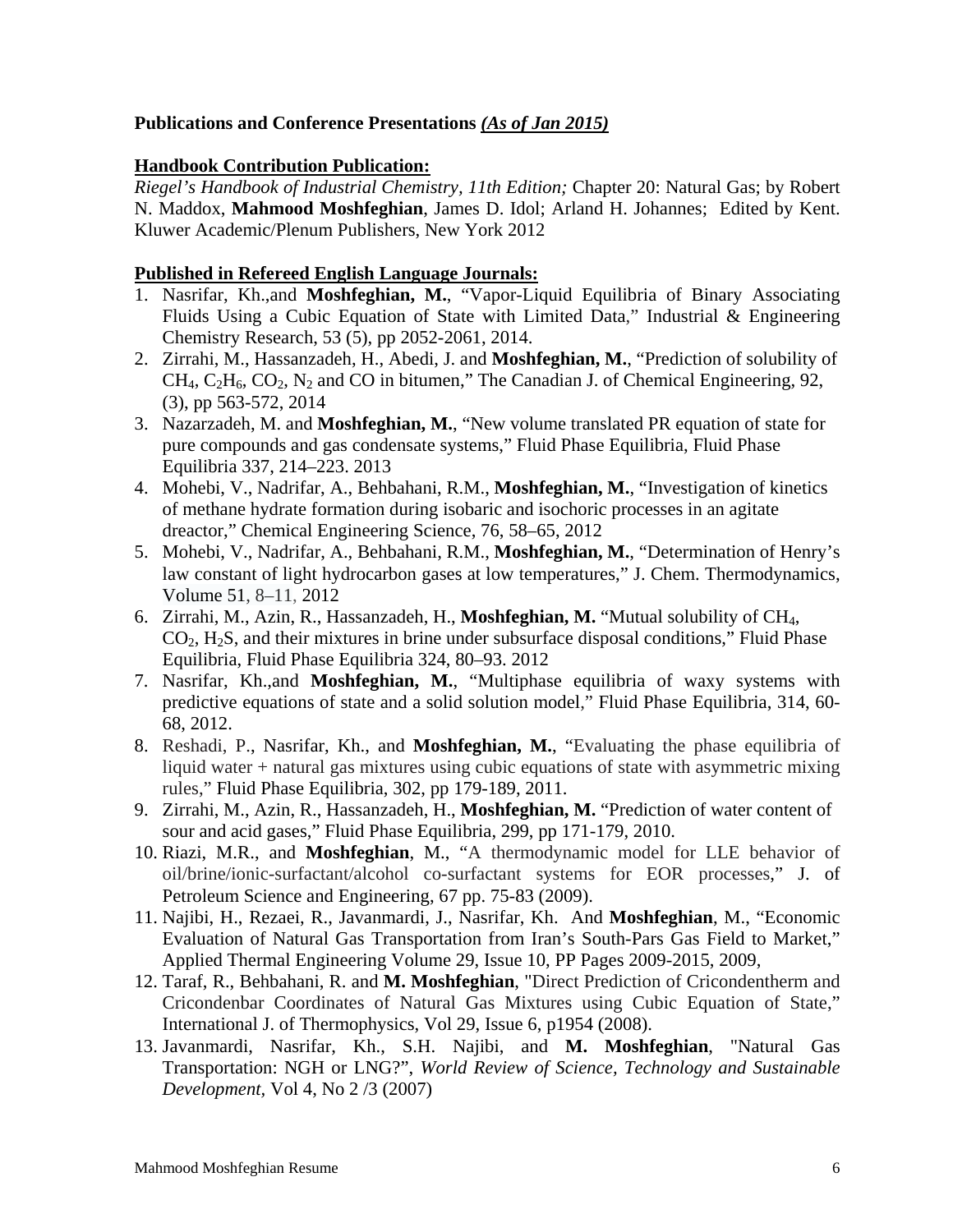- 14. Salman, M., Qabazard, H.and **M. Moshfeghian**, "Water Scaling Case Studies in a Kuwaiti Oil Field," J. of Petroleum Science and Engineering, 55, pp 48-55 (2007)
- 15. Javanmardi, Nasrifar, Kh., S.H. Najibi, and **M. Moshfeghian**, "Feasibility of transporting LNG from South-Pars gas field to potential markets," J. of Applied Thermal Engineering, 26, pp.1812-1819 (2006)
- 16. **Moshfeghian**, **M.**, Maddox, R.N., and A.H. Johannes, "Application of Exponential Decay Distribution of  $C_{6+}$  Cut for Lean Natural Gas Phase Envelope," J. of Chem. Engr. Japan, Vol 39, No 4, pp.375-382 (2006)
- 17. Qabazard H. and **M. Moshfeghian, "**A Generalized Correlation for Pool Boiling Heat Transfer Coefficient based on Corresponding State Rule for Pure Compounds and Binary Mixtures," *IASME Transactions*, Vol 2, Issue 9, p.1634-1639, (2005).
- 18. Javanmardi, J.; Nasrifar, Kh., and **M. Moshfeghian**, "Comparing Different Methods for Prediction of Liquefied Natural Gas Densities," Engineering J. of the University of Qatar, Vol. 18, Pages 39-56 (2005)
- 19. Javanmardi, Nasrifar, Kh., S.H. Najibi, and **M. Moshfeghian**, "Economic evaluation of natural gas hydrate as an alternative for natural gas transportation," J. of Applied Thermal Engineering, 25 1708–1723 (2005)
- 20. Nasrifar, Kh., Bolland, O., and **M. Moshfeghian**, **"**Predicting Natural Gas Dew Points from 15 Equations of State," J. of Energy and Fuel, Vol. 19, Pages 561-572, (2005)
- 21. Akbarzadeh, K., Ayatollahi, Sh., Nasrifar, Kh., Yarranton, H.W., and **M. Moshfeghian**, " Prediction of the Densities of Western Canadian Heavy Oils and their SARA Fractions from the Cubic Equations of State," Iranian J. of Science and Technology, Transaction B, Vol 28, No. B6, pp 695-699 (2004)
- 22. Javanmardi, J., Ayatollahi, Sh., Motealleh, R. and **M. Moshfeghian**, "Experimental Measurement and Modeling of R22 (CHClF2) Hydrates in Mixtures of Acetone + Water," J. of Chemical Engineering Data, 49, 886-889 (2004)
- 23. Mchaweh*,* A.; Alsaygh, A.; Nasrifar, Kh. and **M. Moshfeghian**, **"**A simplified method for calculating saturated liquid densities," J. of Fluid Phase Equilibria, 224, 2, pp. 167-167, (2004)
- 24. Akbarzadeh, K., Ayatollahi, Sh., **Moshfeghian, M.**, Alboudwarej, and H.W. Yarranton, "Estimation of SARA fraction properties with the SRK EOS," J. f Canadian Petroleum Technology, Vol. 43, No. 9, (2004)
- 25. Nasrifar, Kh. and **M. Moshfeghian**, **"**Application of an improved equation of state to reservoir fluids: Computation of Minimum Miscibility Pressure," J. of Science and Engineering, Vol. 42, Pages 23-234, (2004)
- 26. Ayatollahi, Sh., Narimani, M. and **M. Moshfeghian**, "Intermittent Gas-Lift Study in Aghajari Oil Field," J. of Petroleum Science and Engineering, Vol. 42, Pages 245-255 (2004)
- 27. Nasrifar, Kh; Ayatollahi, Sh. and **M. Moshfeghian**, "Predict the properties of aqueous mixed electrolyte solutions using the properties of respective aqueous single electrolyte solution only," Engineering J. of Qatar University, Vol. 16, pp. 29-38, (2003)
- 28. Javanmardi, J. and **M. Moshfeghian**, "Energy Cnosumpion and Economic Evaluaion of Water Dessalination by Hydrate Phenomonn," J. of Applied Thermal Engineering, in Vol 23, pp. 845-857, (2003)
- 29. Nasrifar, Kh., Mooijer-van den Heuvel, M.M., Peters, C.J., Ayatollahi, Sh. and **M. Moshfeghian**, "Measurements and modeling of bubble points in binary carbon dioxide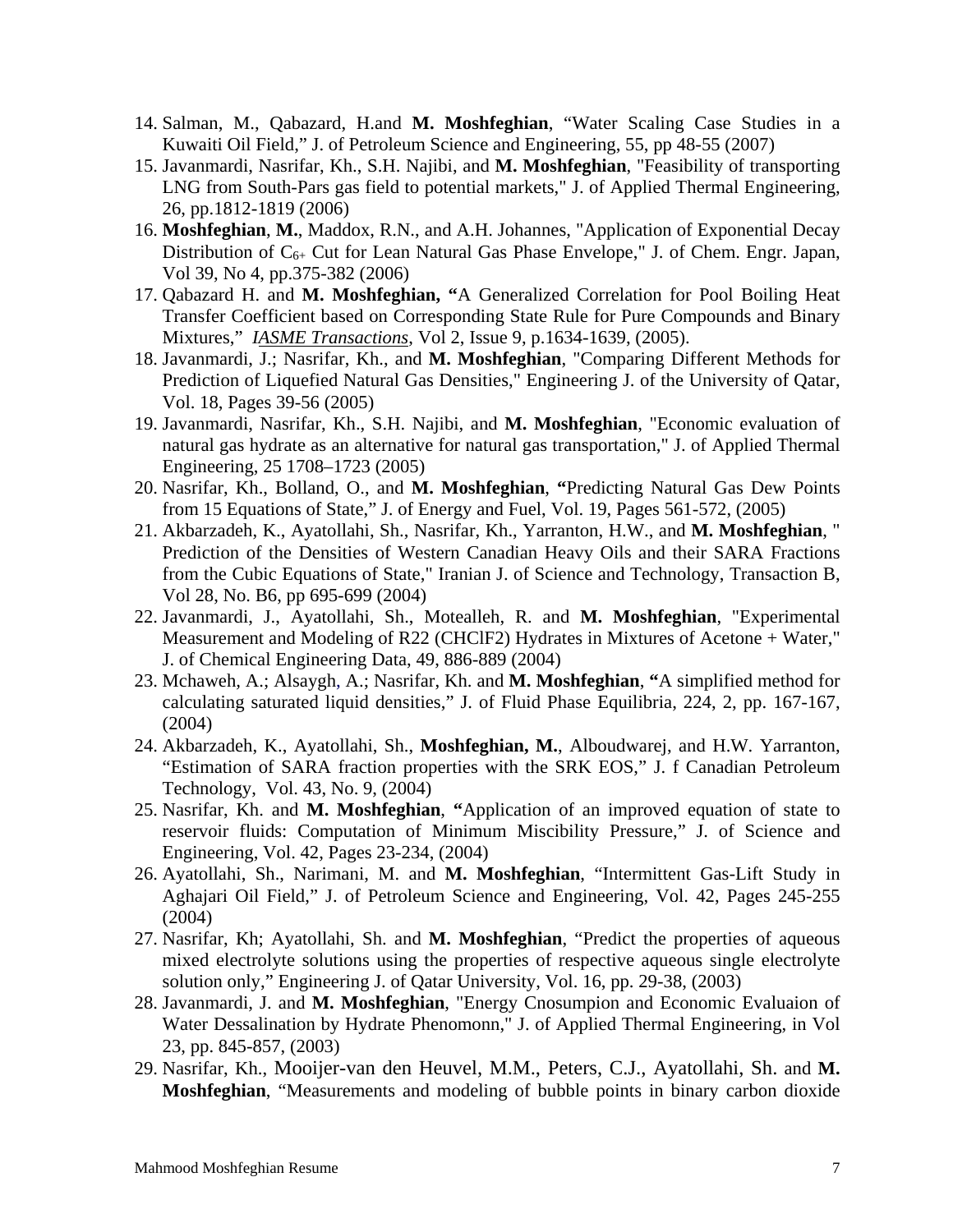systems with tetrahydropyran and methylcyclohexane," J. of Fluid Phase Equilibria, 204, pp. 1-14, (2002)

- 30. Nasrifar, Kh. and **M. Moshfeghian**, "Vapor-Liquid Equilibria of LNG and Gas Condensate Mixtures by Nasrifar-Moshfeghian Equation of State," J. of Fluid Phase Equilibria, Vol. 200, pp.203-216, (2002)
- 31. Javanmardi, J., **Moshfeghian, M.** and C. J. Peters, "Modeling of Hydrate Formation Conditions in Mixtures of Methane, Water and Acetone," Iranian J. of Science and Technology, Transaction B, Vol. 26, No. B2, pp 241-248, (2002)
- 32. Arab Abousadi, Z. and **M. Moshfeghian**, "Combining the CORGC and UNIFAC models for prediction of multi-component VLE behavior for polar systems," J. of Scientia Iranica, Vol. 9, No. 1, pp 19-28, (2002)
- 33. Nasrifar, Kh. and **M. Moshfeghian**, "Liquid-Liquid Equilibria of Water + Hydrocarbon Systems from Cubic Equations of State," J. of Fluid Phase Equilibria, 193, pp. 261-275 (2002)
- 34. Nasrifar, Kh. and **M. Moshfeghian**, "A New Cubic Equation of State for Simple Fluids: Pure and Mixtures," J. of Fluid Phase Equilibria, 190, pp. 73-88, (2001)
- 35. Akbarzadeh, K. and **M. Moshfeghian**, "Application of the Polymer Chain-of-Rotator (PCOR) Equation of State and its Extension to Polymer Blends," J. of Fluid Phase Equilibria, 187-188, pp. 347-361, (2001)
- 36. Nasrifar, Kh. and **M. Moshfeghian**, "A Model for Prediction of Gas Hydrate Formation Conditions in Aqueous Solutions Containing Electrolytes and/or Alcohol," J. of Chemical Thermodynamics, 33, 999-1014, (2001)
- 37. Shariati, A., C. J. Peters, and **M. Moshfeghian**, "Further Evaluation of the Shariati-Peters-Moshfeghian  $C_{7+}$  Characterization Method," J. of Fluid Phase Equilibria, 179(1-2), 23-41 (2001).
- 38. Javanmardi, J., **Moshfeghian, M.** and R. N. Maddox, "An Accurate Model for Prediction of Gas Hydrate Formation Conditions in Mixture of Aqueous Electrolyte Solutions and Alcohol," Canadian J. of Chemical Engineering, 79, 367-373, (2001)
- 39. Nasrifar, Kh., Ayatollahi, Sh. and **M. Moshfeghian**, "Improving the Simplified– Perturbed-Hard-Chain Theory Equation of State Using a New Non-Attracting Hard-Sphere Equation", Canadian J. of Chemical Engineering, 78, 1111-1119, (2000)
- 40. Javanmardi, J., **Moshfeghian, M.** and R. N. Maddox, "Application and Extension of Aasberg-Petersen Model for Prediction of Gas Hydrate Formation Conditions in Mixture of Aqueous Electrolyte Solutions and Alcohol," Gas: hydrates: challenge for the future/edited by Gerald D. Holder and P. R. Bishnoi, Annals of the New York Academy of Sciences, 713 -721 (2000)
- 41. Nasrifar, Kh., and **M. Moshfeghian**, "Computation of Equilibrium Hydrate Formation Temperature for  $CO<sub>2</sub>$  and Hydrocarbon Gases Containing  $CO<sub>2</sub>$  in the Presence of an Alcohol, Electrolytes and their Mixtures," J. of Petroleum Sciences and Engineering, 26, Nos. 1-4, (2000)
- 42. Saghafi, A. and **M. Moshfeghian**, "Evaluation of vapor-liquid equilibrium of ethane binary systems using UNIQUAC-based mixing rules and its extension to multi-component systems", J. of Fluid Phase Equilibria, 169, No. 1, pp. 31-47 (2000)
- 43. Javanmardi, J. and **M. Moshfeghian**, "A New Approach for Prediction of Gas Hydrate Formation Conditions in Mixture of Aqueous Electrolyte Solutions," J. of Fluid Phase Equilibria, 168, No. 2 pp. 135-148 (2000)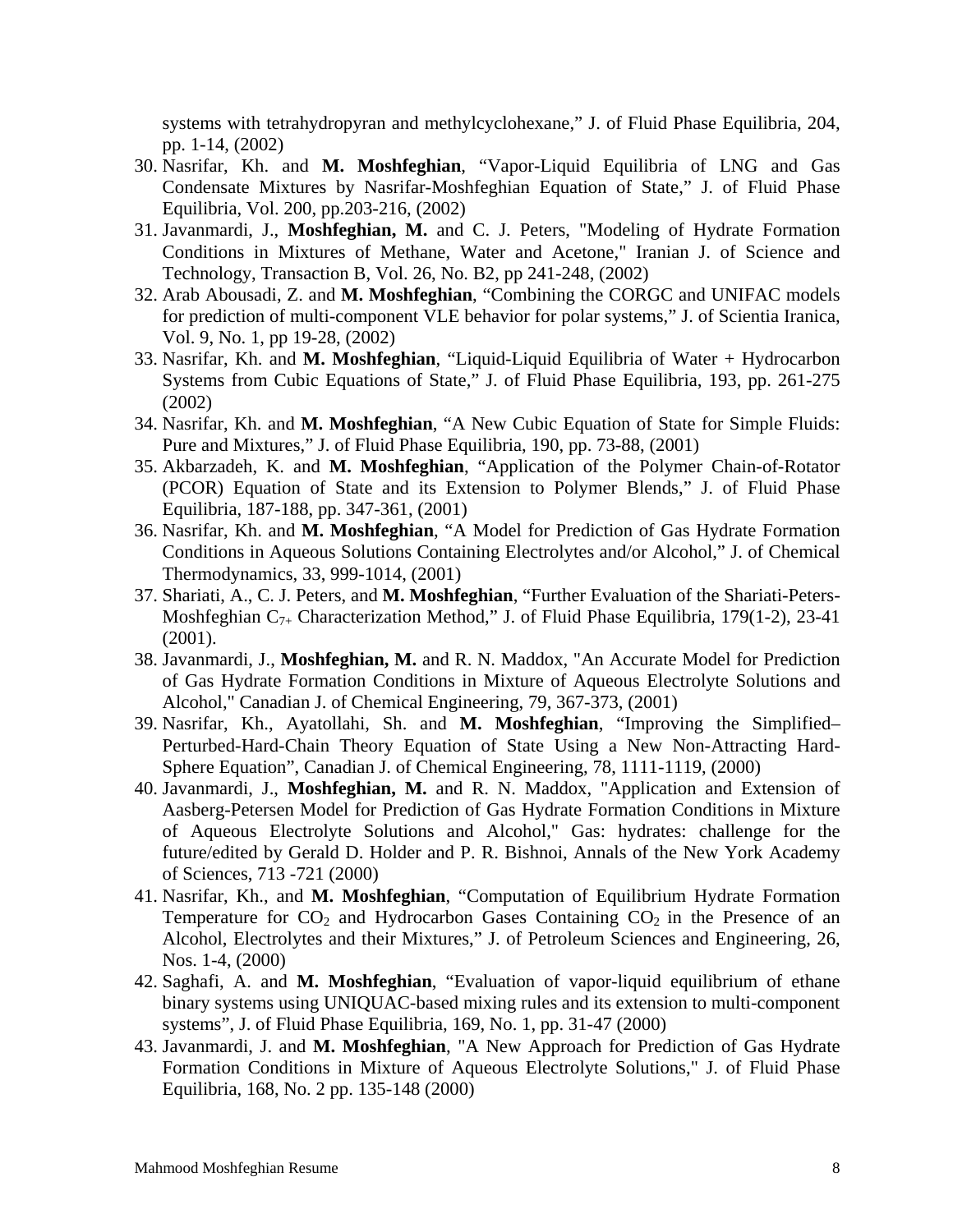- 44. Nasrifar, Kh., Ayatollahi, Sh. and **M. Moshfeghian**, "A Compressed Liquid Density Correlation", J. of Fluid Phase Equilibria, 168, No. 2, pp. 149-163 (2000)
- 45. Nasrifar, Kh., Ayatollahi, Sh. and **M. Moshfeghian**, "Generalized Saturated Liquid Density Prediction Method for Pure Compounds and Multi-component Mixtures", J. of Fluid Phase Equilibria, 168, No. 1, pp. 71-90 (2000)
- 46. Nasrifar, Kh., Ayatollahi, Sh. and **M. Moshfeghian**, "An Extended Saturated Liquid Density Equation," J. of Fluid Phase Equilibria, Vol. 166, pp. 163-181, (1999)
- 47. Nasrifar, Kh. and **M. Moshfeghian**, "Evaluation of Liquid Density Prediction Methods for Pure Refrigerants," J. of Fluid Phase Equilibria, 158-160, pp. 437-445, (1999)
- 48. Shariati, A., **Moshfeghian, M.** and R.N. Maddox, "The Effect of Correct  $C_{6+}$ Characterization on the Computer Simulation of Two-Phase Flow Pipelines", International J. of Modeling and Simulation, Vol. 19, No. 4, pp. 352-356 (1999)
- 49. Nasrifar, K. and **M. Moshfeghian**, "A Saturated Liquid Density Equation in Conjunction with the Predictive Soave-Redlich-Kwong Equation of State for Pure Refrigerants and LNG Multi-component Systems," J. of Fluid Phase Equilibria, Vol. 153, pp. 231-242, (1998)
- 50. Nasrifar, Kh. and **M. Moshfeghian** "Comparative Study of the Equations of State for Prediction of Properties of Two Newly Developed Refrigerants," Modres J. of Engineering, No. 4, pp. 93-102, (1999)
- 51. Shariati, A., C. J. Peters, and **M. Moshfeghian**, "A Systematic Approach to Characterize Gas Condensates and Light Petroleum Fractions," J. of Fluid Phase Equilibria, Vol. 154, pp. 165-179, (1999).
- 52. **Moshfeghian, M.**; Maddox, R. N.; Johannes, A. J.; Amiri, S. and Sh. Saremi "Computer Simulation of Gas Treating Unit and Comparison with Plant Data," Eng. J. of Qatar University, Vol. 11, pp. 91-102, (1998).
- 53. Shariati, A., C. J. Peters, and **M. Moshfeghian**, "Bubble Point Pressures of Some Petroleum Fractions in the Presence of Methane or Carbon Dioxide," J. Chem. Eng. Data, V. 43, No. 5, pp. 789-790, (1998).
- 54. Shariati, A., C. J. Peters, and **M. Moshfeghian**, "Bubble Point Pressures of Some Selected Carbon Dioxide + Synthetic  $C_{6+}$  Mixtures," J. Chem. Eng. Data, V. 43, No. 5, pp. 785-788, (1998).
- 55. Shariati, A., C. J. Peters, and **M. Moshfeghian**, "Bubble Point Pressures of Some Selected Methane + Synthetic  $C_{6+}$  Mixtures," J. Chem. Eng. Data, 43, pp. 280-282, (1998).
- 56. Nasrifar, Kh.; **Moshfeghian, M.** and R.N. Maddox, "Prediction of Equilibrium Conditions for gas Hydrate Formation in the Mixtures of both Electrolyte and Alcohols," J. of Fluid Phase Equilibria, 146, pp. 1-13, (1998).
- 57. Javanmardi, J.; **Moshfeghian, M.** and R.N. Maddox, "Simple Method for Predicting Gas-Hydrate-Forming Conditions in Aqueous Mixed-Electrolyte Solutions," J. of Energy and Fuel, Vol. 12, No. 2, (1998).
- 58. Sarshar, M., and M. Moshfeghian, "Vapor-Liquid Equilibrium Calculation of H<sub>2</sub>S-CO<sub>2</sub>-Alkanolamine Solution Using Gibbs-Free Energy Minimization," Iranian J. of Science and Technology, Vol. 22, No. 1 (1998).
- 59. Mainusch, S., Peters, C. J., de Swaan Arons, J., Javanmardi, J. and **M. Moshfeghian** "Experimental Determination and Modeling of Methane Hydrates in Mixtures of Acetone and Water", Journal of Chemical and Engineering Data, 42(5), 948-950, (1997).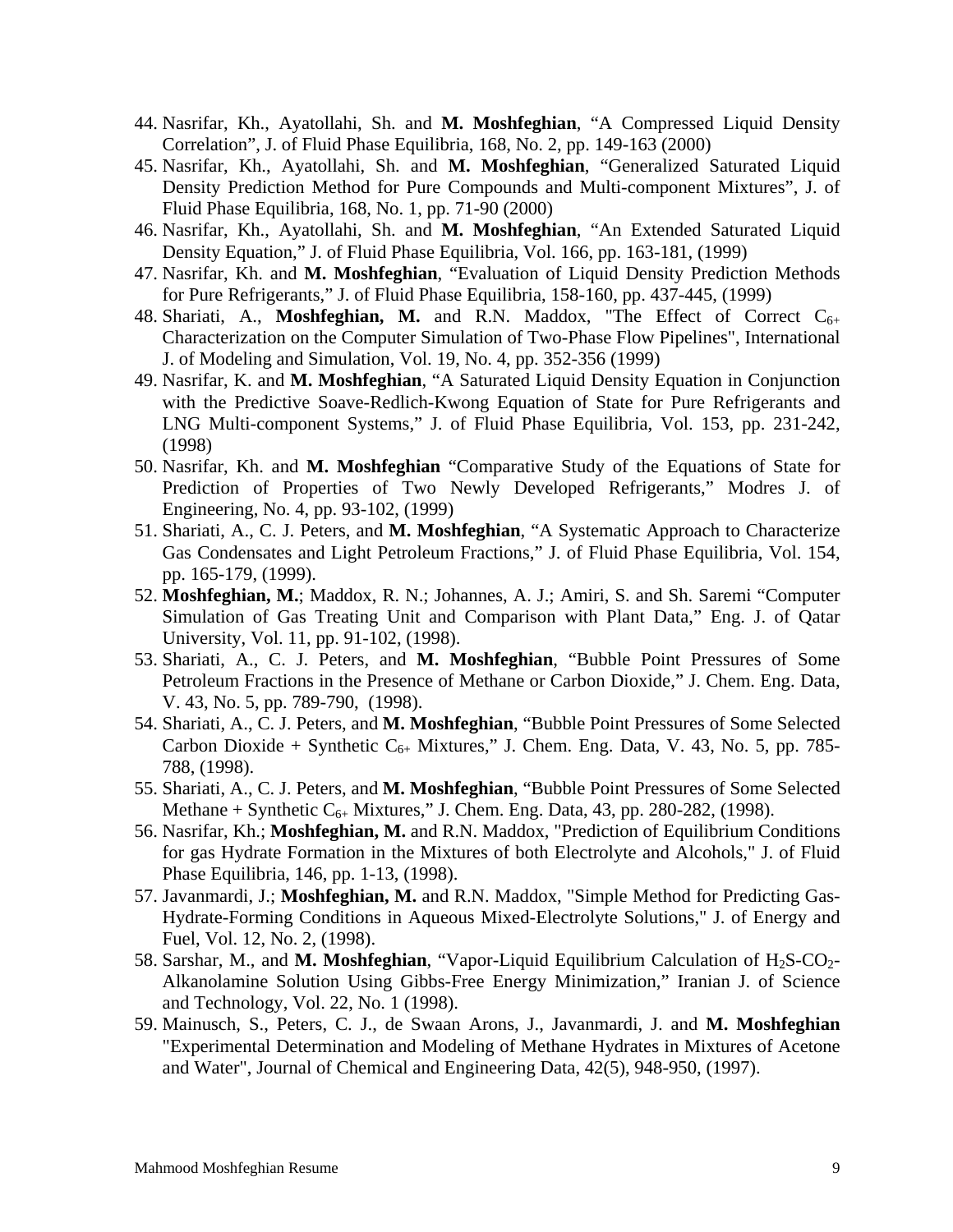- 60. Keshtkar, A.; F. Jalali, and **M. Moshfeghian**, "Evaluation of Vapor-Liquid Equilibrium for CO2 Binary Systems with UNIQUAC-Based Horon-Vidal Mixing Rules", J. of Fluid Phase Equilibria, 140, pp. 107-128 (1997).
- 61. Rahimian, S. and **M. Moshfeghian**, "Optimization of Kihara Potential Parameters for Gas Hydrate Prediction in the Presence of Electrolytes", Arabian J. for Science and Engineering, Vol. 22, No. 2B, (1997).
- 62. Keshtkar, A.; F. Jalali, and **M. Moshfeghian**, "Development of PSRK/UNIQUAC Model to Methane and Nitrogen Gases", J. of Fluid Phase Equilibria, 145, pp. 225-237 (1998).
- 63. Bakhti, R.; F. Jalali and **M. Moshfeghian,** "Vapor Liquid Equilibria in Strong Electrolyte Solutions by the CORGC Equation of State," Chem. Eng. Comm., Vol. 155, pp. 179-195, (1996).
- 64. Javanmardi, J. and **M. Moshfeghian**, "Computer-Aided Graphic Phase Behavior by Equation of State," Iranian J. of Science and Technology, Vol. 20, No. 1 (1996).
- 65. Nasrifar, K. and M. Moshfeghian, "Prediction of Liquid Density of LNG,  $N_2$ ,  $H_2S$  and  $CO<sub>2</sub>$  Multi-component Systems by the CORGC Equation of State," J. of Fluid Phase Equilibria, 112, pp. 89-99 (1995).
- 66. **Moshfeghian, M.** and M. Zia-Razzaz, "Accurate Prediction of Thermodynamic Properties of Alcohols, Ketones and Ethers by MCORGC EOS" J. of Eng., Islamic Republic of Iran (1995).
- 67. Mowla, D.; M.S. Hatamipour and **M. Moshfeghian,** "The Effect of Dilute Polymer Solutions on Drag Reduction in Horizontal Two Phase Flow," International J. for Engineering Analysis and Design, Vol. 2, 97-105 (1995).
- 68. **Moshfeghian, M.**; A. Soltani Goharrizy and I. N. H. Saber, "Liquid Density of Pure and Multi-component Fluids by the Scaled -Variable-Reduced-Coordinate (SVRC) Method", Eng. J. of Qatar University, Vol. 8, pp. 13-29 (1995).
- 69. Lashkari, S. and **M. Moshfeghian**, "Simulation of Three-Phase Distillation Column Using Bubble Point and  $\Phi$ - $\Phi$  Approach", Eng. J. of Qatar University, Vol. 8, pp. 43-64 (1995).
- 70. **Moshfeghian, M.** and R. N. Maddox, "HYDRATE +: Simulation of High Pressure Flow Line Hydrate Formation Conditions," Eds. E. D. Sloan, J. Happel and M. A. Hantow, Annals of New York Academy of Sciences, Vol. 715, 1994.
- 71. Soltan Mohammad Zadeh, J. S. and **M. Moshfeghian**, "Computer Simulation of Two-Phase Fluid Flow in Pipe Network," Iranian J. of Science and Technology, Vol. 18, No. 1, 1994.
- 72. **Moshfeghian, M.** and R. N. Maddox, "Correlation of Vapor-Liquid Equilibrium Data for Binary Mixtures Containing One Polar Component by The Parameters From Group Contribution Equation of State," Eng. J. of Qatar University, Vol. 6, pp. 29-43, 1993.
- 73. Zia-Razzaz, M. and **M. Moshfeghian**, "Application of the CORGC EOS with a New Mixing Rule to Polar and Non-polar Fluids," J. of Fluid Phase Equilibria, 91, 239- 263, 1993.
- 74. Shariat, M. H.; F. Dehghani, and **M. Moshfeghian**, "Extension and Evaluation of CORGC EOS for Prediction of Thermodynamic Properties of Polar and Non- Polar Compounds," J. of Fluid Phase Equilibria, 85, 19-40, 1993.
- 75. Fathikaljahi, J., **M. Moshfeghian**, and R. N. Maddox, "An Integrated Graphics Data Base for Evaluation and Upgrading Equations of State," Iranian J. of Science & Technology, Vol. 16, Nos. 2 & 3, 1992.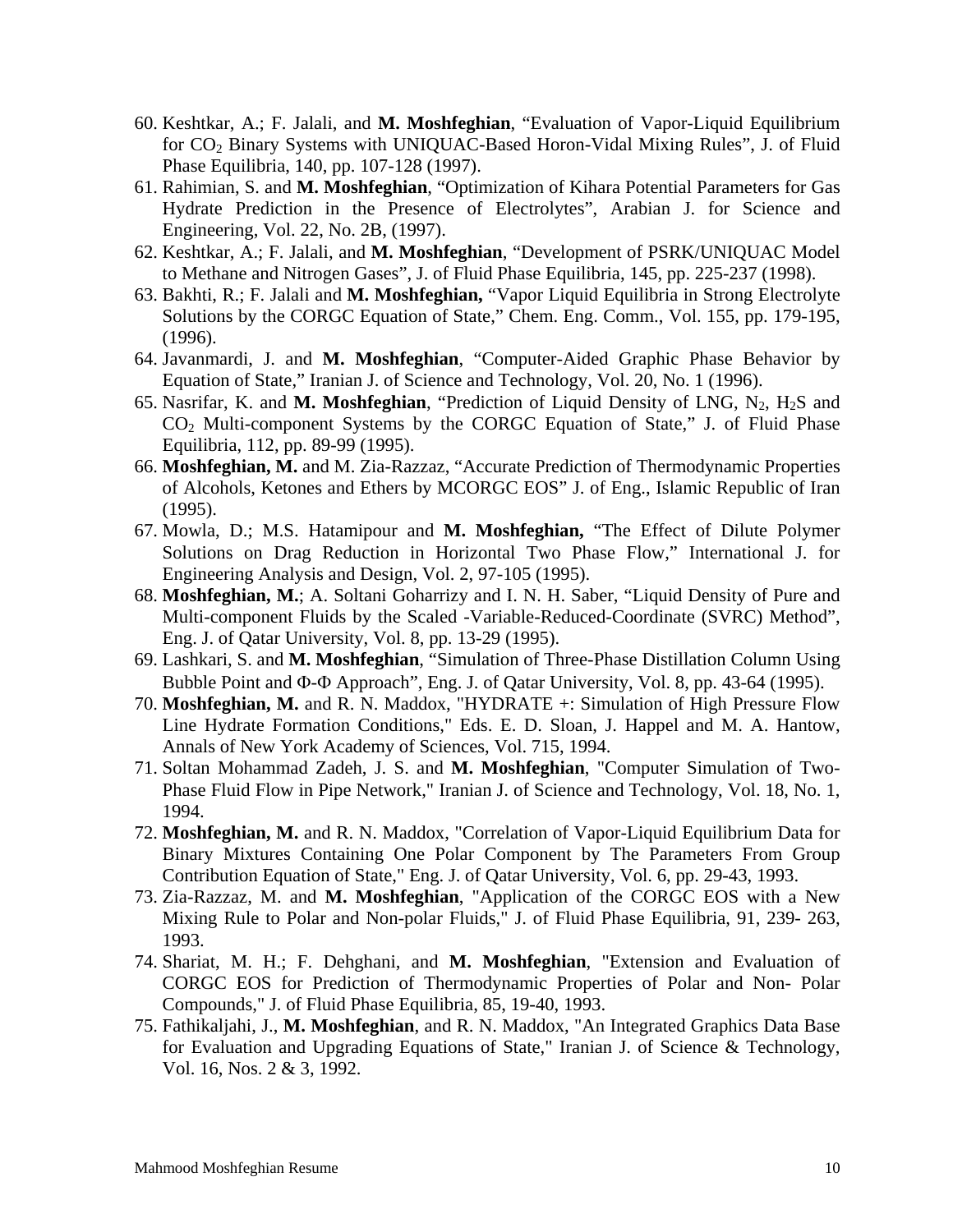- 76. Ayatollahi, S., **M. Moshfeghian**, and R. N. Maddox, "Unsteady State Two Phase Flow Pressure Drop Calculations," Eng. J. of Qatar University, Vol. 5, pp. 11 - 21, 1992.
- 77. **Moshfeghian, M.**, F. C. McQuiston, and R. N. Maddox, "Prediction of Refrigerant Thermodynamic Properties by EOS: Saturated Properties of Pure Compounds," Eng. J. of Qatar University, Vol. 5, pp. 35 - 55, 1992.
- 78. **Moshfeghian, M.,** A. Shariat, and R. N. Maddox, "Prediction of Refrigerant Thermodynamic Properties by Equations of State: Vapor Liquid Equilibrium Behavior of Binary Mixtures," J. of Fluid Phase Equilibria, 80, 33-44, 1992.
- 79. Mowla, D.; M. S. Hatamipour, and **M. Moshfeghian**, "The Effect of Dilute Polymer Solutions on Drag Reduction in Single Phase Flow," Iranian J. of Science & Technology, Vol. 16, No. 1, 1992.
- 80. Mowla, D.; M. S. Hatamipour, and **M. Moshfeghian**, "A Simple Model for Prediction of Pressure Drop in Horizontal Two Phase Flow," Iranian J. of Science & Technology, Vol. 15, No. 2, 1991.
- 81. **Moshfeghian, M.** and N. Mehranbod, "Prediction of Thermodynamic Properties of Refrigerants in the Superheated Region," J. of Eng., Islamic Republic of Iran, Vol. 4, 7- 14, 1991.
- 82. **Moshfeghian, M.** and R. N. Maddox, "Developing Binary Interaction Parameters for a Cubic Equation of State," Engineering J. of Qatar University, Vol. 4, 7-14, 1991.
- 83. Shariat, M. H., N. Mehranbod, and **M. Moshfeghian**, "Capabilities of the PFGC-MES EOS in Predicting the VLE Data of Refrigerants and Light Hydrocarbon Mixtures," Fluid Phase Equilibria, 56, 97-104, 1990.
- 84. **Moshfeghian, M.**; M. Monabbati and A. R. Khoshkish, "Modification of the Peng-Robinson Equation of State," Iranian J. of Chemistry and Chemical Eng., No. 13, 1990.
- 85. **Moshfeghian, M.**, A. Shariat, J. H. Erbar, and R. C. Erbar, "Application of the PFGC MES Equation of State to Refrigerants," Ind. Eng. Chem. Res., 28, 1913-1917, Dec. 1989.
- 86. **Moshfeghian, M.**, "The PFGC Equation of State at the Age of 14," J. of Eng., Islamic Republic of Iran, Vol. 1, No. 4, November 1988.
- 87. **Moshfeghian, M.**, "The PFGC Equation of State at the Age of 14," Pure & Appl. Chem., Vol. 61, no. 8, 1405-1411, 1989.
- 88. **Moshfeghian, M.**, A. Shariat and R. N. Maddox, "Improved Liquid Density with Modified Peng-Robinson Equation," Chem. Eng. Comm., 73, 205-215, 1988.
- 89. **Moshfeghian, M.**, "Gas Sweetening Simulation Program," Iranian J. of Science & Technology, Vol. 11 - 2, 1988.
- 90. Maddox, R. N., A. Shariat, **M. Moshfeghian**, M. and E. Elizondo, T. Ghosh, H. Lee, Rahmati, and Y. Lee, "Water Content of Sour Natural Gas Mixtures," Iranian J. of Science and Technology, Vol. 11, No. 3, 265-278, 1987.
- 91. **Moshfeghian, M**., "Simulation of Mahshar NGL Plant to Study its Hydrogen Damage," Iranian J. of Science & Tech., Vol. 11-1, 1987.
- 92. **Moshfeghian, M.**, A. Shariat and J. H. Erbar, "Application of the PFGC\*MES Equation of State to Synthetic and Natural Gas Systems," A. C. S. Symp. Ser. Vol. 33, PP. 333-359, 1980.

#### **Published in Industrial Journals:**

93. **Moshfeghian, M.**, "Correlation for natural gas heat capacity developed,*"* Oil and Gas J, Oct 3, 2011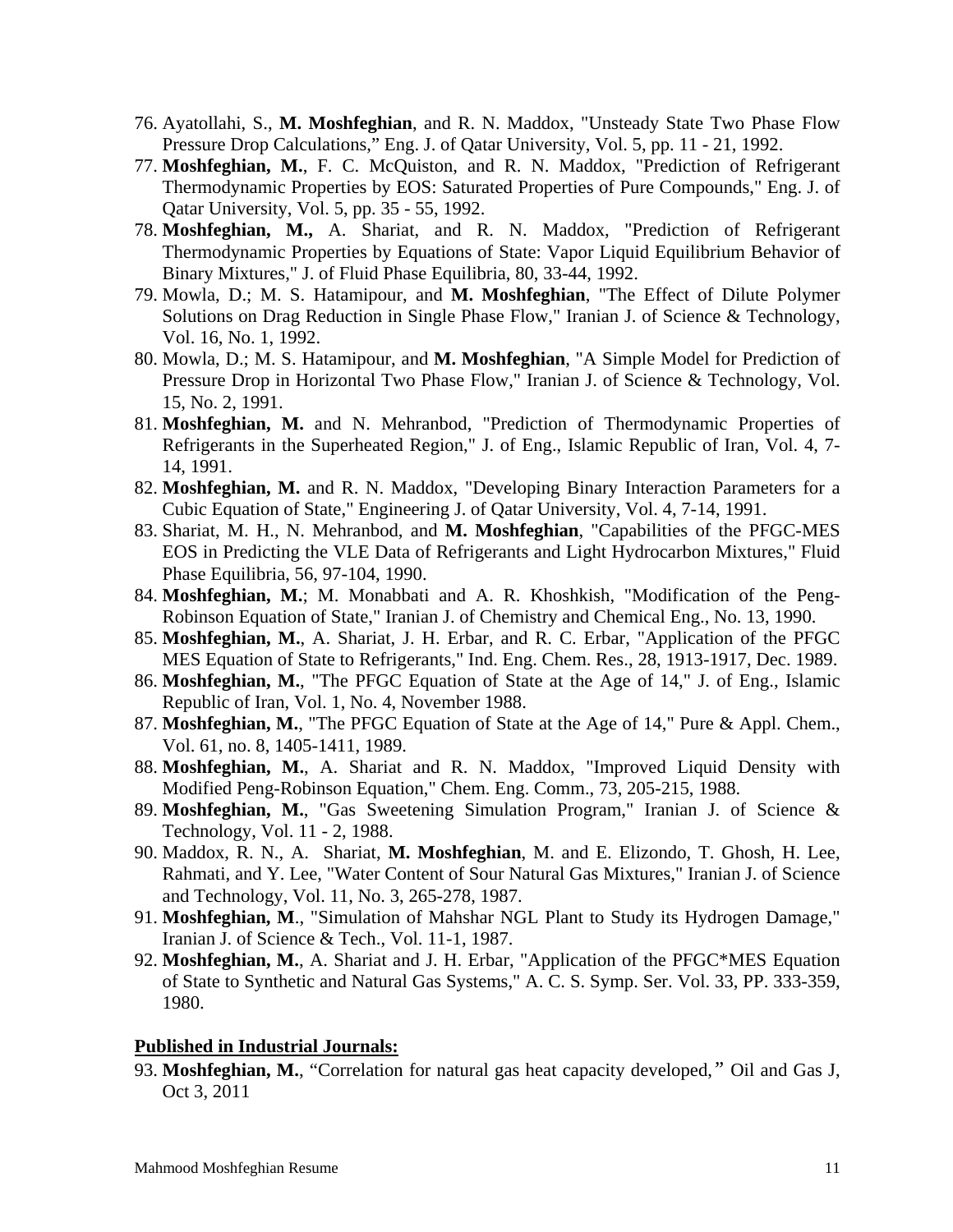- 94. **Moshfeghian, M.**, and Taraf, R., "Here's a quick means to determine MeOH injection to inhibit hydrates,*"* Oil and Gas J, Sep 14, 2009
- 95. **Moshfeghian, M.**, and Taraf, R., "New method yields MEG injection rate,*"* Oil and Gas J, Sep 1, 2008
- 96. **Moshfeghian, M.**, Bothamley, M.E., Lilly, L.L "Feed gas molecular weight affects centrifugal compressor performance," Oil and Gas J, May 10, 2008
- 97. Mohebi, V., Behbahani, R., **Moshfeghian, M.**, "Method calculates lean, semi-lean streams in split-flow sweetening," Oil and Gas J, July 23, 2007
- 98. **Moshfeghian, M.**, Bourdon, J.B., Maddox, R.N., "Study tests accuracy of methods that estimates hydrate formation," Oil and Gas J, January 8, 2007
- 99. **Moshfeghian, M.**, Bothamley, M.E.., "Study evaluates two amine options for gas sweetening," Oil and Gas J, August 8, 2006
- 100. **Moshfeghian, M.**, Jarrett, F. and Qabazard, H., "Study finds optimum compressor interstage pressure," Oil and Gas J, March 13, 2006
- 101. Asadi Zeydabadi, B**.**, Haghshenas, M., Roshani, S., and **Moshfeghian, M.**, "Prevent system hydrate formation during sudden depressurization," Hydrocarbon Processing, J., pp 83-91, April 2006.
- 102. **Moshfeghian, M.**, Lilly, L.L., Maddox, R.N., and Nasrifar, Kh., "Study Compares C<sub>6+</sub> Characterization Methods for Natural Gas Phase Envelope," Oil and Gas J, Nov. 21, 2005
- 103. Akbarzadeh, K.; Sh. Ayatollahi, Kh. Nasrifar, H. W. Yarranton, and **M. Moshfeghian**, "Equations Lead to Asphaltene Deposition Prediction," Oil and Gas, October 28, (2002)
- 104. Al-Sayegh, A., **M. Moshfeghian**, M. R. Abbaszadeh, A. H. Johannes, and R. N. Maddox "Computer Simulation Accurately Determines Volatile Sulfur Compounds," Oil and Gas, October 21, (2002)
- 105. **Moshfeghian, M.**, Maddox, R. N. and A. J. Johannes, "Thermodynamic Properties Are Important in Predicting Pipeline Operations Accurately," Oil and Gas J., pp. 56-61 Feb. 4 (2002)
- 106. Ayatollahi, Sh., Bahadori, A. and **M. Moshfeghian**, "Method Optimize Aghajari Oil Field Gas Lift," Oil and Gas J., May 21, (2001)
- 107. Nasrifar, Kh.; **Moshfeghian, M.**, Johannes, and R.N. Maddox, "Predict Gas Hydrate-Forming Temperatures," J. of Hydrocarbon Processing, Vol. 78, No. 4, pp. 77-80, April (1999)
- 108. **Moshfeghian, M.** and R. N. Maddox, "Method Predicts Hydrate Formation in High Pressure Gas Lines," Oil and Gas J., August 30, 1993.
- 109. Maddox, R. N., **M. Moshfeghian** and A. Shariat, "Program for TI-59 Calculator Helps Locate Position of Leak on Liquid Pipeline," Oil and Gas J., December 10, 1984.
- 110. Shariat, A., **M. Moshfeghian** and J. H. Erbar, "Predicting Water Knockout in Gas Lines," Oil and Gas J. November 19, 1979.

#### **Published in Refereed Persian Language Journals:**

- 111. Javanmardi, J., Nasrifar, Kh., Najibi, S.H., and **M. Moshfeghian**, "Considering of Natural Gas Transfer in the form of Hydrate and Operational Conditions Investigation", J. of Research on Science and Engineering of Petroleum, Vol. 12, No. 46, 2003
- 112. **Moshfeghian, M.**; Sh. Ayatollahi; K. Akbarzadeh, and Kh. Nasrifar, "A Review of New Techniques for Prediction of NGL and LNG Liquid Density," Iranian J. of Chemistry and Chemical Engineering, **20,** (2), pp. 118-124, 2001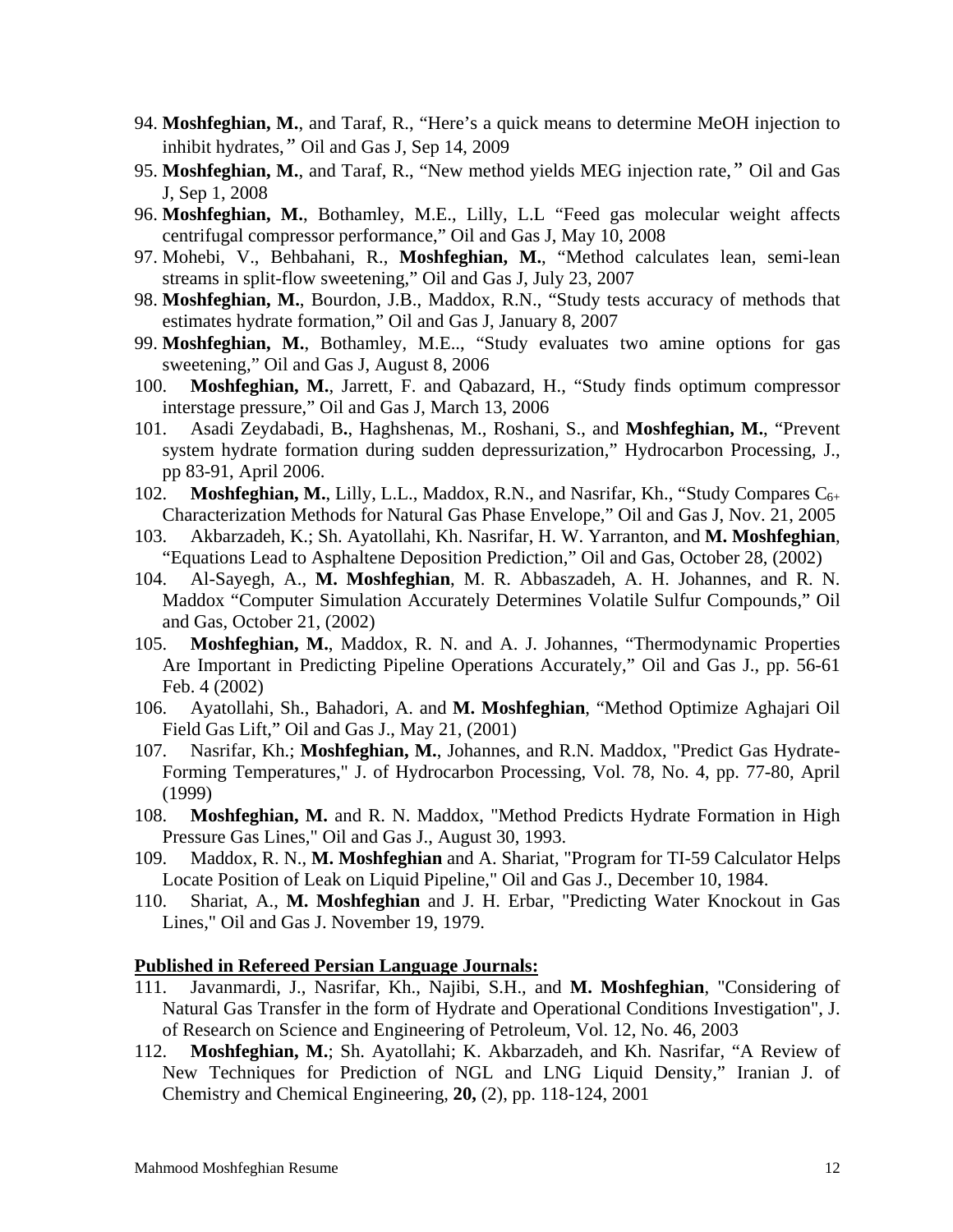- 113. Javanmardi, J. and **M. Moshfeghian**, "Estimation of Required Energy for Seawater Desalination," Iranian J. of Energy, Vol. 5, No. 9, pp. 1-10, 2001
- 114. Arab Aboosadi, Z. and **M. Moshfeghian**, "Evaluation of the CORGC Equation of State for Polar Binary Systems," Amirkabir J. of Science and Technology, No. 43, Vol. 11 2000
- 115. **Moshfeghian, M.**; Maddox, R.N.; Amiri, S. and Sh. Saremi "Computer Simulation of Gas Treating Unit and Comparison with Plant Data," J. of Iranian Petroleum Institute, No. 45 & 46, 1998
- 116. Shariati, A. R. and **M. Moshfeghian**, "Simulation of the Masjed Solaiman-Mahshar Gas Pipeline and Design of a gas Dew Point Modification Process," J. of Iranian Petroleum Institute, No. 40, 1996
- 117. **Moshfeghian, M.**, Goharizi, A. and I. N. H. Saber, "Pure and Multi-component Liquid Density by of SVRC," Iran J. Chem and Eng., No. 2, 1993
- 118. **Moshfeghian, M.** and R. N. Maddox, "Inhibition of Hydrate Formation in High Pressure Flow Lines," J. of Iranian Petroleum Institute, No. 29, 1992
- 119. Raeisi, S. and **M. Moshfeghian**, "The Simplified Perturbed Hard Chain Theory EOS, J. of Petroleum Inst., Islamic Republic of Iran, No. 28, 1992
- 120. **Moshfeghian, M.** and R.N. Maddox, "Optimization of Chemical Reaction Parameters for Sour Gases and Alkanolamine Systems," J. of Tahghigh, Vol. 2, No. 5, 1992
- 121. **Moshfeghian, M.**, Goharizi, A. and I. N. H. Saber, "Pure and Multi-component Liquid Density by of SVRC," Iran J. Chem. and Eng., No. 2, 1993
- 122. **Moshfeghian, M.**, E. Lopez, and R. N. Maddox, "Predicting Hydrate Temperature at High Inhibitor Concentration," Iranian J. of Petroleum Institute, No. 26, 1991
- 123. **Moshfeghian, M.** Monabbati, M. And A. R. Khoshkish, "Modification of the Peng-Robinson Equation of State," Iran J. Chem. and Eng., No. 13, 1990
- 124. **Moshfeghian, M.**, "Application of Peng-Robinson and Soave-Redlich-Kwong Equations in Engineering Calculation for Oil, Gas and Petrochemical Industries," J. of Petroleum Inst., Islamic Republic of Iran, No. 16, 1989
- 125. Mohebbi, A. A. and **M. Moshfeghian**, "Short-Cut Method for the Calculation of Amine Flow Rate in Gas Refineries," J. of Petroleum, Islamic Republic of Iran, No. 12, 1987

#### **Conference Presentation and Refereed Proceedings:**

- 1- **Moshfeghian, M.**, Hubbard, R.A, **"**Quick Estimation of Absorption of Aromatics Compounds (BTEX) in TEG Dehydration," 3rd International, Gas Processing Symposium, March 5-7, Doha, Qatar, (2012)
- 2- Nazarzadeh, M. and **M. Moshfeghian**, **"**Improving Accuracy of PR Equation of State for Predicting Gas Condensate Density by a New Volume Translated Model," 3rd International, Gas Processing Symposium, March 5-7, Doha, Qatar, (2012)
- 3- **Moshfeghian, M.**, "Development of a New Generalized Correlation for Natural Gas Heat Capacity,"  $90<sup>th</sup>$  Annual Gas Processor Association Convention April 4-7, in San Antonio, Texas, (2011)
- 4- **Moshfeghian, M.**, Snow-McGregor, K. and Bothamley, M.E., "Developing a Thermodynamic Model for Estimating CO2 Solubility in Crude Oil**,**" 2nd Saudi Meeting on Oil and Gas Exploration and Production Technologies (OGEP 2010), Dhahran, Saudi Arabia, on December 18-20, 2010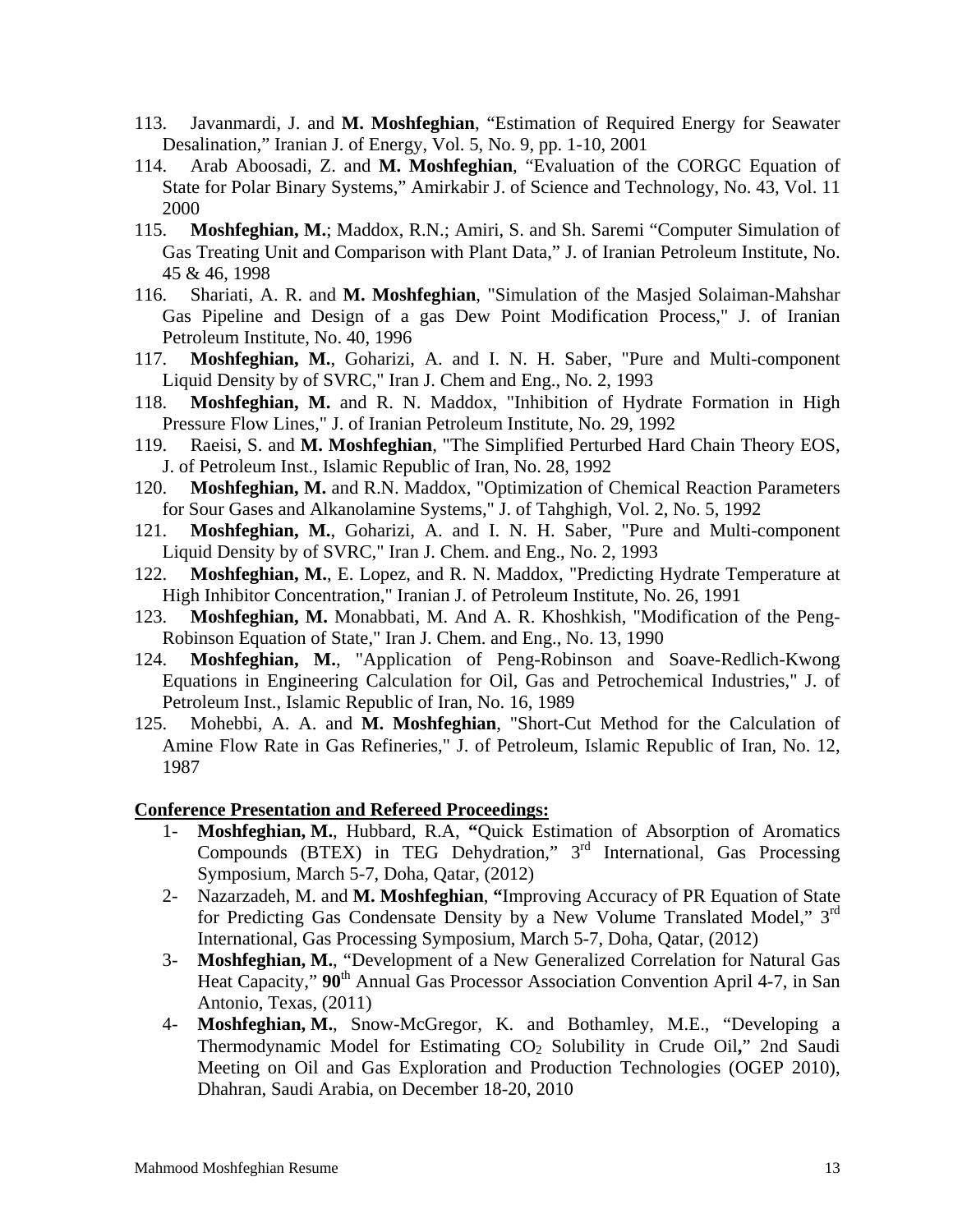- 5- **Moshfeghian, M.**, and Taraf, R., "Generalized Graphical Method to Determine the Required MEG and Methanol Injection Rate for Natural-Gas Hydrate Inhibition,*"*  88th Annual Gas Processor Association Convention March 8-11, in San Antonio, Texas, (2009)
- 6- **Moshfeghian, M.**, "Hydrates as a Method of Transporting Natural Gas from Stranded Fields,*"* SPE Applied Technology Workshop, Gas Hydrate Challenges in the Oil and Gas Industry, Jan 18-21, in Doha, Qatar, (2009)
- 7- **Moshfeghian, M.**, "Optimization of Propane Refrigeration System for Hydrocarbon Dew Pointing and NGL Extraction,*"* Tobago Gas Technology Conference, Trinidad University, in Point of Spain, Trinidad, October 7-10, (2008)
- 8- **Moshfeghian, M.**, and Taraf, R., "A new shortcut/graphical method to determine the required MEG injection rate for natural gas hydrate inhibition," 87<sup>th</sup> Annual Gas Processor Association Convention March 2-5, in Grapevine, Texas, (2008)
- 9- **Moshfeghian, M.**, Bothamley, M.E., and Lilly, L.L., "Effect of gas molecular weight on centrifugal compressor performance,*" Compressor Optimization Conference* to be held January 29-30, in Aberdeen, UK, (2008)
- 10- Riazi, M.R., **Moshfeghian, M.**, and Roomi, Y.A., "Liquid-liquid equilibria for oil /brine / surfactant systems,*" Properties and Phase Equilibria for Process and Product Design,* Hersonissos Crete, Greece, May 20 to 25 (2007)
- 11- Dashti, H, Moshfeghian, A., and **Moshfeghian, M.**, "Evaluation of Methods for Predictions Natural Gas Liquid Density*," Properties and Phase Equilibria for Process and Product Design,* Hersonissos Crete, Greece, May 20 to 25 (2007)
- 12- Taraf, R, Behbahani, R. and **Moshfeghian, M.**, "Direct Prediction of Cricondentherm and Cricondenbar Coordinates of Natural Gas Mixtures Using Cubic Equation of State," 16th Symposium on Thermophysical Properties, Boulder, Colorado, U.S.A., July 30-August 4, 2006
- 13- Javanmardi, Nasrifar, Kh., S.H. Najibi, and **M. Moshfeghian**, "Natural Gas Transportation: NGH or LNG?", 22<sup>nd</sup> European Symposium of Applied Thermodynamics," Elsinor, Denmark, 28 June- 1 July, 2006
- 14- **Moshfeghian, M.**, Bothamley, M.E. and Javanmardi, J., "Evaluation of Methods for Prediction of Hydrate Formation in the Presence of Inhibitors," 22<sup>nd</sup> European Symposium of Applied Thermodynamics," Elsinor, Denmark, 28 June- 1 July, 2006
- 15- **Moshfeghian, M.**, and Bothamley, M.E., "Alternatives for Natural Gas Sweetening by Combined MDEA and DEA Processes," 14th GPA-GCC Chapter Technical Meeting," Al-Khobar, Saudi Arabia, May 2, 2006
- 16- Bahadori, A., Ayatollahi, Sh. And **Moshfeghian, M.**, "Wellhead Separator Pressure Optimization for Maximum Crude Oil Recovery," Third International Conference Energy Research and Development, Kuwait, November 21-23, 2005
- 17- Qabazard, H.and **M. Moshfeghian**, " A Generalized Correlation for Pool Boiling Heat Transfer Coefficient Based on Corresponding State Rule for Pure Compounds and Binary Mixtures," 3rd IASME / WSEAS International Conference on HEAT TRANSFER, THERMAL, ENGINEEING and ENVIRONMENT, Corfu Island, Greece, August 20-22, (2005)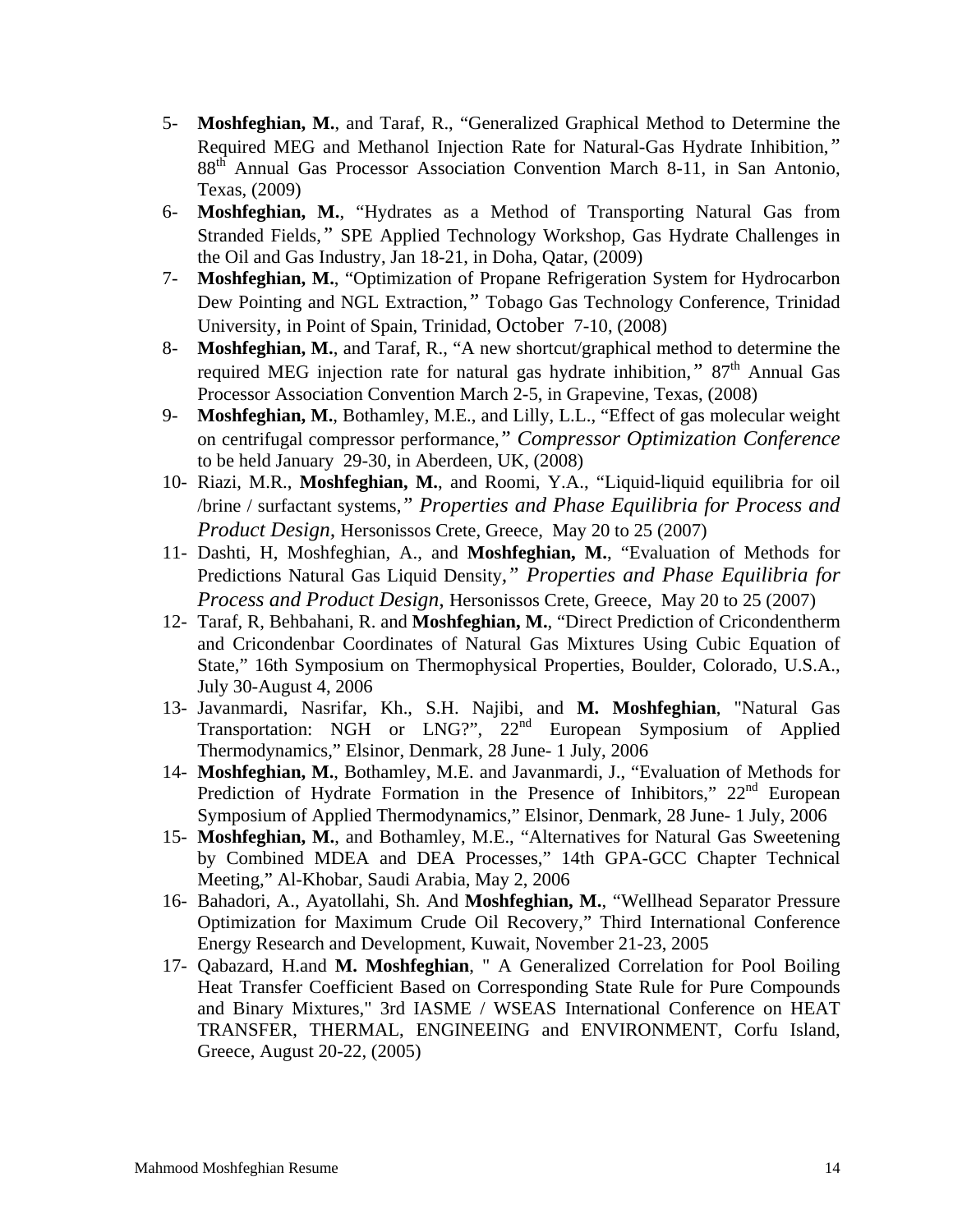- 18- Dashti, H. and **M. Moshfeghian**, "Application of Nasrifar-Moshfeghian EoS for Prediction of Enthalpy Departures of Natural Gas and LNG Systems", Canadian International Petroleum Conference, Calgary, June 7-9, (2005)
- 19- **Moshfeghian, M.** and Kh. Nasrifar, "Optimization of the binary interaction parameters for the Nasrifar-Moshfeghian EoS and their application to natural gas and LNG systems," Thermodynamics 2005, Sesimbra, Portugal, April 6-8, (2005)
- 20- Qabazard, H., Salman, M., and **M. Moshfeghian**, "Water Scaling Case Studies in a Kuwaiti Oil Field," Kuwait Oil and gas Conference, Kuwait, March 7-9, (2005)
- 21- **Moshfeghian**, **M.**, Qabazard, and F. Jarrett, "Optimization of Compressor Interstage Pressure by Process Simulation," International Mechanical Engineering Conference, Kuwait, December 5-8, (2004)
- 22- Javanmardi, J. and **M. Moshfeghian**, "Economic Comparison of Water Desalination Using Different Hydrate Formers," International Mechanical Engineering Conference, Kuwait, December 5-8, (2004)
- 23- Javanmardi, J. and **M. Moshfeghian**, "The NM Liquid Density Correlation based on Different Temperature Dependent Terms of Cubic Equations of State," 9<sup>th</sup> Iranian Chemical Engineering Conference, Tehran, Iran, Nov. 23-25, 2004
- 24- Qabazard, H, Salamn, M., and **M. Moshfeghian,** "Field and Laboratory Analyses of Effluent Water," SPE 89763, Annual Technical Conference and Exhibition, Houston, September 26-29, 2004
- 25- **Moshfeghian, M.**, Maddox, R.N. and A.H. Johannes, "A Consistent  $C_{6+}$  Distribution for Generation of Natural Gas Phase Envelope,"  $16<sup>th</sup>$  International Congress of Chemical and Process Engineering, CHISA 2004, Praha, Czech Republic, 22 -26 August 2004
- 26- Javanmardi, J. and Kh. Nasrifar, and **M. Moshfeghian,** "Economic Evaluation for Production of Gas Hydrates for Natural Gas Transportation,", The  $12<sup>th</sup>$  GPA GCC Technical Conference, Kuwait, May 5, 2004
- 27- Moshaweh, A., Alsaygh, A., and **M. Moshfeghian**. "A Simplified Saturated Liquid Density Correlation for Pure Refrigerants and LNG Multi-component Systems", the 2nd International Conference on Chemistry and its Application, Doha, Qatar, Dec. 6- 9, 2003
- 28- Nasrifar, Kh., F. Jalali, and **M. Moshfeghian**. "Equations of state for hard-sphere and hard-sphere chain fluids meeting low and close-packed density limits", the 2nd International Conference on Chemistry and its Application, Doha, Qatar, Dec. 6-9, 2003
- 29- Javanmardi, J., Ayatollahi, Sh., Motealleh, Sh. and **M. Moshfeghian**, "Experimental Measurement and Modeling of R-22 (CHCLF2) S-II Hydrates in Mixture of Acetone + Water", the 2nd International Conference on Chemistry and its Application, Doha, Qatar, Dec. 6-9, 2003
- 30- Nasrifar, Kh., Javanmardi, J., Najibi, S. H. and **M. Moshfeghian**, "Design of a Typical LNG Plant for South-Pars Gas Field", Proceeding of the 12th International Oil, Gas and Petrochemical Congress, Tehran, Iran, February 24-26, 2003
- 31- Javanmardi, J., Nasrifar, Kh., Najibi, S. H., and **M. Moshfeghian**, "Natural Gas Hydrate, an Alternative for Transportation of Natural Gas". Proceeding of the 12th International Oil, Gas and Petrochemical Congress, Tehran, Iran, February 24-26, 2003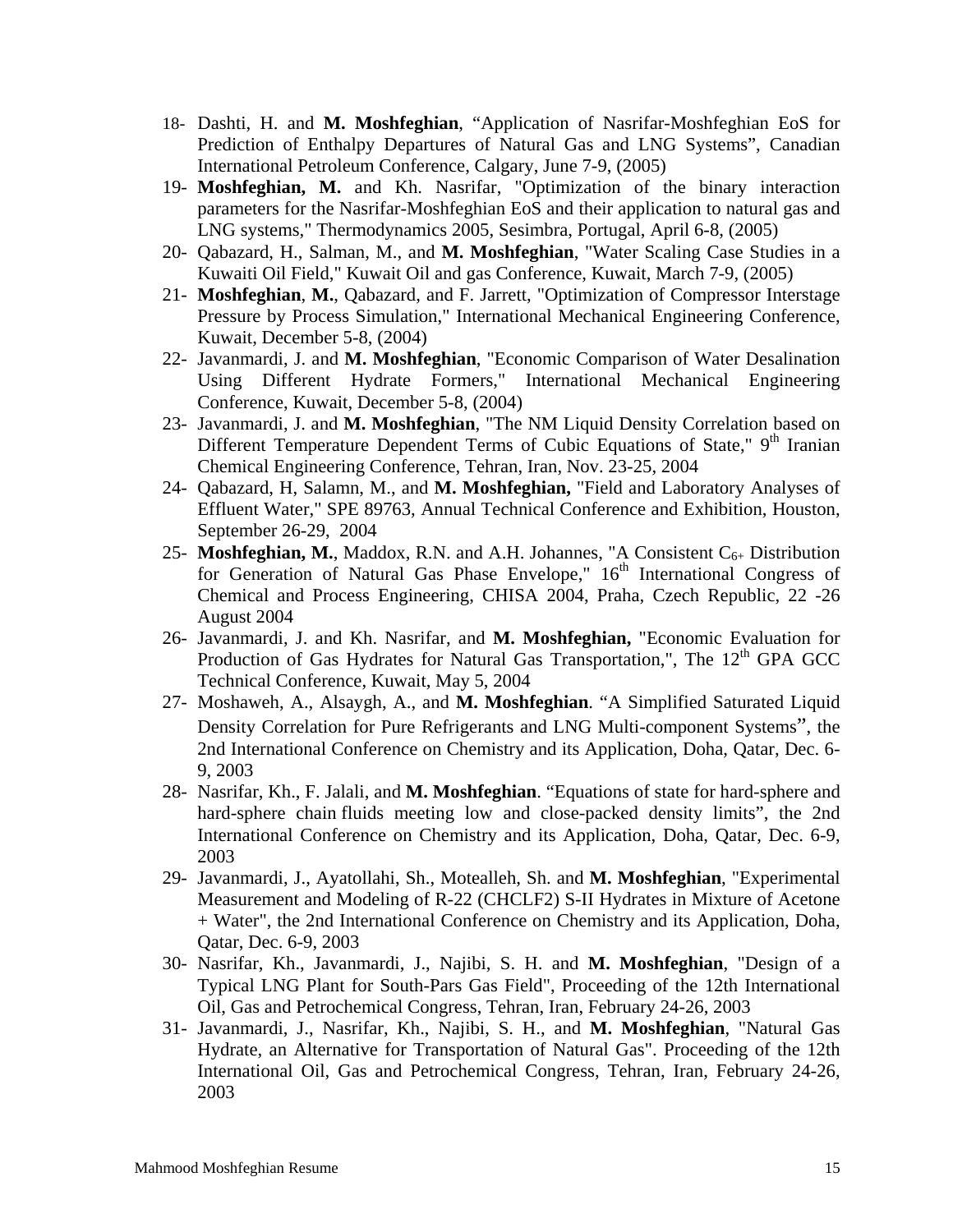- 32- Javanmardi, J., Ayatollahi, Sh., Motealleh, R. and **M. Moshfeghian**, "Phase Equilibria of R-22 (CHClF2) Hydrate in the presence of Acetone + Water", Proceeding of the 8th Iranian Conference of Chemical Engineering, Mashad University, Mashad, Iran, 2003
- 33- **Moshfeghian, M.**, Javanmardi, J. and Kh. Nasrifar, "Accurate Methods for Predicting the LNG Density", The 11th GPA GCC Technical Conference, Muscat, Oman, May 21, 2003
- 34- Javanmardi, J. and **M. Moshfeghian**, "Energy Cnosumpion and Economic Evaluaion of Water Dessalination by Hydrate Phenomonn," the  $6<sup>th</sup>$  Saudi Engineering Conference, Dharan, Saudi Arabia, Vol. 2, pp. 31-45, December 14-17 (2002)
- 35- Javanmardi, J.; Kh. Nasrifar and **M. Moshfeghian**, "Calculation of LNG Density by EOS and Correlations," the  $7<sup>th</sup>$  National Iranian Chemical Engineering Congress, Tehran, Iran, Vol. 2, pp. 13-18, October 28-31 (2002)
- 36- Nasrifar, Kh.; Jalali, F.; and **M. Moshfeghian**, "Mutual Solubility of Water + Hydrocarbon Systems by NM EOS," the  $7<sup>th</sup>$  National Iranian Chemical Engineering Congress, Tehran, Iran, Vol. 2, pp. 19-24, October 28-31 (2002)
- 37- Asaadi, F.; Nasrifar, Kh. and **M. Moshfeghian**, "Evaluation of SPM Method for C7+ Characterization using MNM EOS," the  $7<sup>th</sup>$  National Iranian Chemical Engineering Congress, Tehran, Iran, Vol. 2, pp. 25-30, October 28-31 (2002)
- 38- Nasrifar, Kh.; Jalali, F.; and **M. Moshfeghian**, "Evaluation of VLE in High Pressure Hydrocarbon Reservoir using a New EOS," the  $7<sup>th</sup>$  National Iranian Chemical Engineering Congress, Tehran, Iran, Vol. 2, pp. 31-36, October 28-31 (2002)
- 39- Akbarzadeh, K., Ayatollahi, Sh., **Moshfeghian, M.**, Alboudwarej, H., Svrcek, W.Y., Yarranton, H.W., "Prediction of Asphaltene Precipitation with a Modified SRK EOS," Proceeding of the  $5<sup>th</sup>$  International Symposium of Heavy Oils and Asphaltenes, 3<sup>rd</sup> International Conference on Petroleum Phase Behavior and Fouling, AIChE Spring National Meeting, March 10-14, 2002
- 40- Bahadori, A.; Ayatollahi, Sh., and **M. Moshfeghian**, "Simulation and optimization of continuous gas lift system in Aghajari oil field," Proceeding of the SPE Asia Pacific Improved Oil Recovery Conference, Kuala Lumpur, Malaysia, Oct. 8-9, (2001)
- 41- Akbarzadeh, K., Ayatollahi, Sh., **Moshfeghian, M.**, Alboudwarej, H., Yarranton, H.W., "Estimation of the SARA fraction properties using the SRK EOS," *Canadian International Petroleum Conference*, *Calgary, Canada*, June 12-14, 2001
- 42- **Moshfeghian, M.**, Maddox, R. N. and A. J. Johannes, "The Importance of Thermodynamic Properties in Accurately Predicting Pipeline Operation," presented in Pipeline Simulation Interest Group, Salt lake City, Utah, October 17-19 (2001)
- 43- Akbarzadeh, K., Ayatollahi, Sh., **Moshfeghian, M.**, Alboudwarej, H., Yarranton, H.W., "Estimation of the SARA fraction properties using the SRK EOS", *Canadian International Petroleum Conference*, *Calgary, Canada*, June 12-14, 2001
- 44- Nasrifar, Kh., Sh. Ayatollahi and **M. Moshfeghian**, "Predict the Properties of Aqueous Mixed Electrolyte Solutions Using the Properties of Respective Aqueous Single Electrolyte Solutions Only," Ninth International Conference on Properties and Phase Equilibria for Product and Process Design, Kurashiki, Japan, May 20-25 (2001)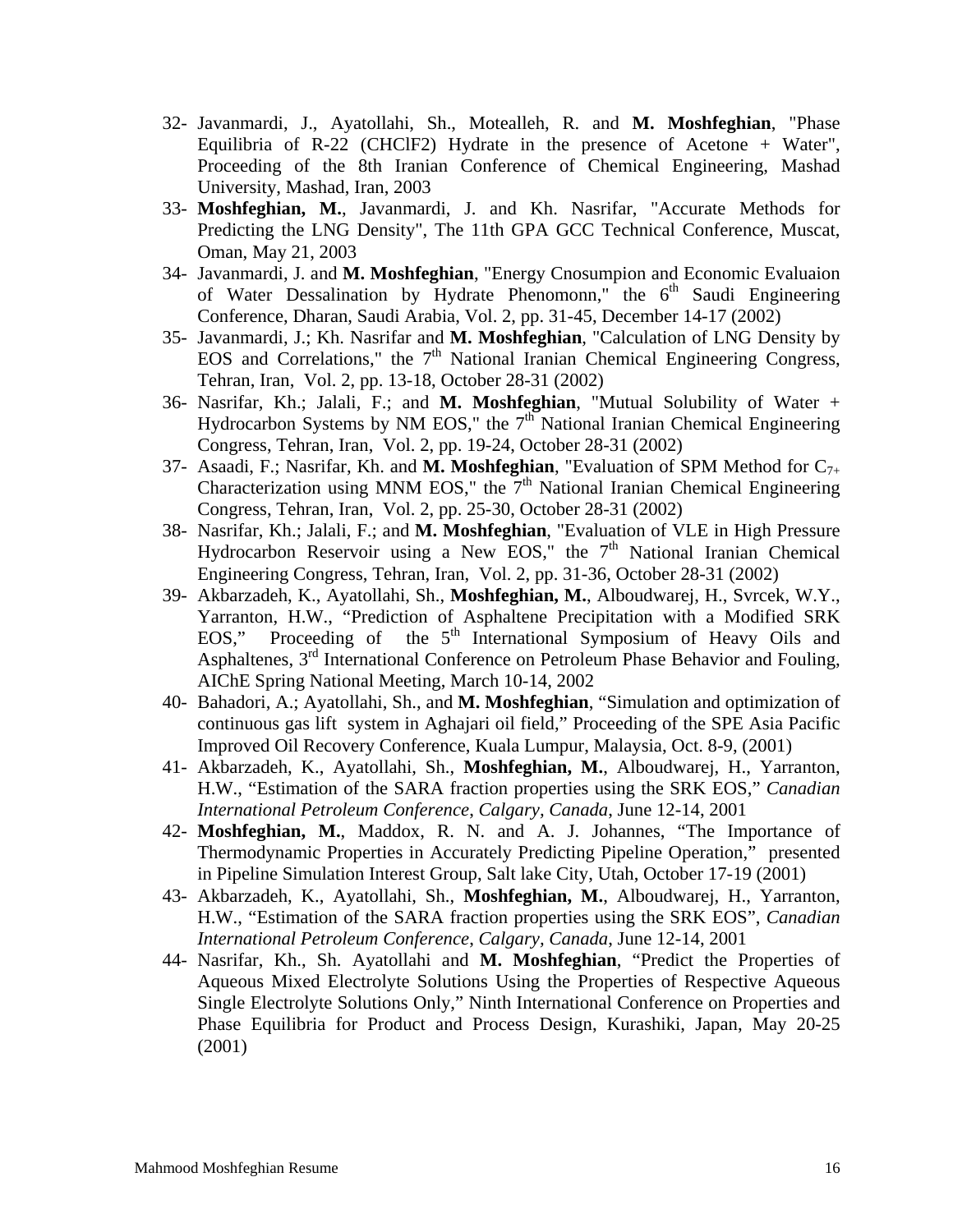- 45- Nasrifar, Kh., Sh. Ayatollahi and **M. Moshfeghian**, "Modified SPHCT Equation of State Using a New Non-attracting Hard-Sphere Equation," 16<sup>th</sup> IUPAC conference on chemical thermodynamics, Halifax, Nova Scotia, Canada, August 6-11 (2000).
- 46- Javanmardi, J., **Moshfeghian, M.** and R. N. Maddox, "Application and Extension of Aasberg-Petersen Model for Prediction of Gas Hydrate Formation Conditions in Mixture of Aqueous Electrolyte Solutions and Alcohol," 3<sup>rd</sup> International Conference on Gas Hydrates, Salt Lake City, Utah, July 18-22 (1999)
- 47- **Moshfeghian, M.**, "Capabilities of Three Equations of State for Drawing Thermodynamics Diagrams," Proceedings of the 1<sup>st</sup> Physical-Chemistry Conference, 11-13 May, 1999 Shiraz, Iran
- 48- Nasrifar, Kh.; and **M. Moshfeghian**, "Calculation of Gas Hydrate Formation Condition in Solution of Electrolytes, Methanol or Their Mixtures," Proceedings of the  $4<sup>th</sup>$  National Iranian Chemical Engineering Congress, March 8-20, Vol. 2, pp. 227-232, 1999, Tehran, Iran
- 49- Javanmardi, J. and **M. Moshfeghian**, "A General Algorithm for Hydrate Formation Condition Prediction in Solution of Electrolytes and Alcohols," Proceedings of the  $4<sup>th</sup>$ National Iranian Chemical Engineering Congress, March 8-20, Vol. 2, pp. 241-248, 1999, Tehran, Iran
- 50- Arab, Z. and **M. Moshfeghian**, "CORGC/UNIFAC EOS for Binary Polar Systems," Proceedings of the  $4<sup>th</sup>$  National Iranian Chemical Engineering Congress, March 8-20, Vol. 2, pp. 307-312, 1999, Tehran, Iran
- 51- Akbarzadeh, K. and **M. Moshfeghian**, "Modification of PCOR EOS for Polymer Solutions," Proceedings of the 4<sup>th</sup> National Iranian Chemical Engineering Congress, March 8-20, Vol. 2, pp. 271-276, 1999, Tehran, Iran
- 52- Shariati, A.; and **M. Moshfeghian**, "Group Contribution Equations of State; Review," Proceedings of the 2<sup>nd</sup> International Non-Renewable Energy Source Conference, December 21-25, 1998, Tehran, Iran
- 53- Nasrifar, Kh.; and M. Moshfeghian, "Computation of CO<sub>2</sub> Hydrate Formation Temperature in Solution Containing Electrolytes, Methanol or Their Mixtures," Proceedings of the  $2<sup>nd</sup>$  International Non-Renewable Energy Source Conference, December 21-25, 1998, Tehran, Iran
- 54- Hatamipour, M. S. and **M. Moshfeghian**, "Computer Simulation of Air Humidification-Dehumidification Desalination Process," Proceedings of International Conference on Energy Research and Development, December 9-11, 1999, Vol. 2, pp. 760-767, Kuwait.
- 55- **Moshfeghian, M.**, Maddox, R. N. and A. H. Johannes, "Accurately Predicting Hydrate Forming Conditions," Proceedings of the 48<sup>th</sup> Annual Laurance Reid Gas Conditioning Conference, March 1-4, 1998, Norman, Oklahoma.
- 56- Nasrifar, Kh.; Moshfeghian, M. and R.N. Maddox, "Predicting CO<sub>2</sub> Hydrate Forming Conditions in the Presence of Inhibitors and Electrolyte," Proceedings of the 77th Annual Gas Processors Association Convention, March 16-18, 1998, Dallas, Texas.
- 57- **Moshfeghian, M.**, "Multi-Variables Multi-Parameter Group Contribution Equation of State Optimization," Proceeding of the 3<sup>rd</sup> Iranian Chemical Engineering Congress, 1998, Ahwaz, Iran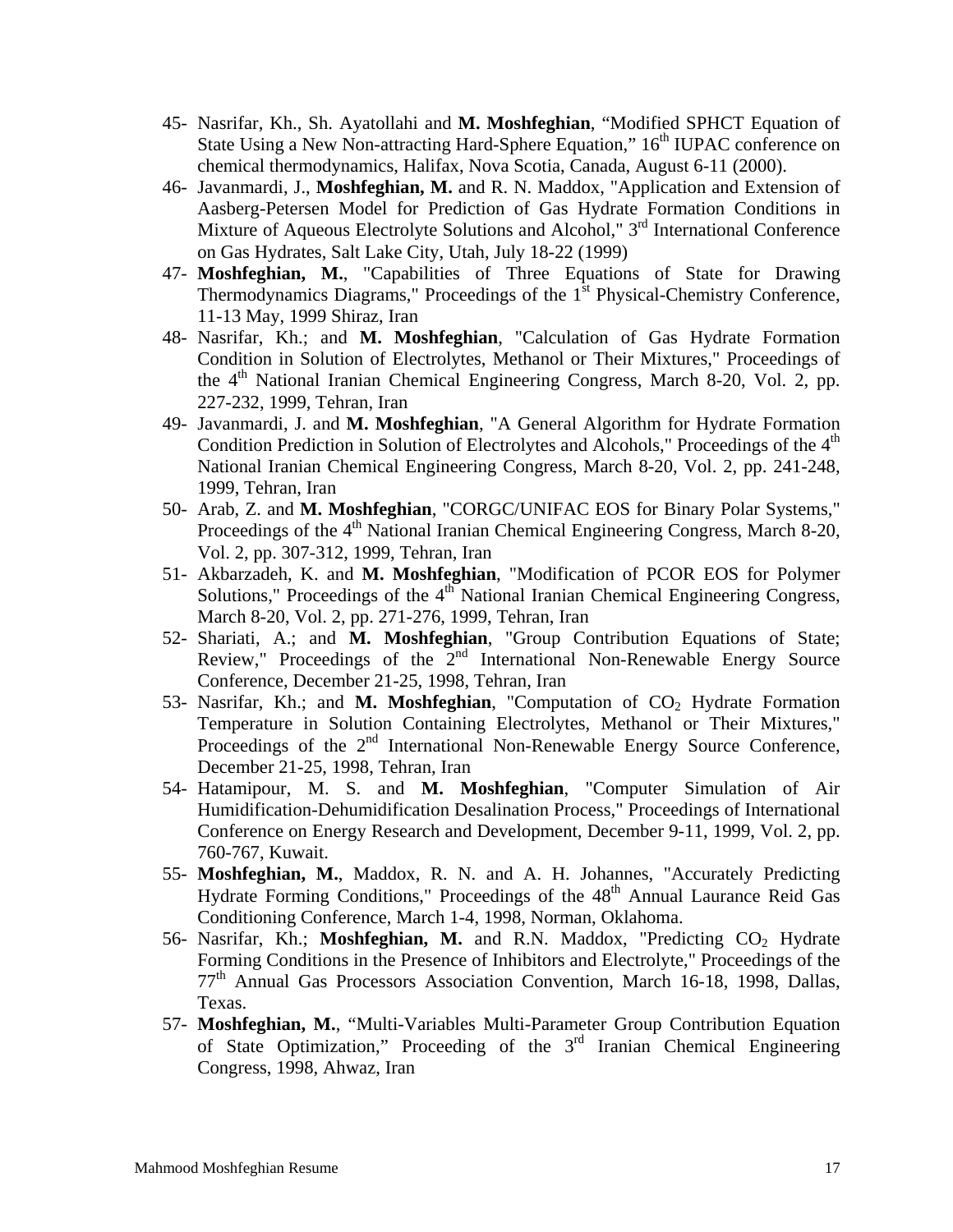- 58- Shariati, A., C. J. Peters, and **M. Moshfeghian**, "Measurements and Calculations of Bubble Point Pressures of Some Selected Carbon Dioxide + Synthetic  $C_{6+}$  Mixtures," Proceeding of the 3<sup>rd</sup> Iranian Chemical Engineering Congress, 1998, Ahwaz, Iran
- 59- Shariati, A., C. J. Peters, and **M. Moshfeghian**, "Bubble Point Pressures of Some Selected Methane + Synthetic  $C_{6+}$  Mixtures," Proceeding of the 3<sup>rd</sup> Iranian Chemical Engineering Congress, 1998, Ahwaz, Iran.
- 60- **Moshfeghian, M.**; Maddox, R.N.; Amiri, S. and Sh. Saremi "Computer Simulation of Gas Treating Unit and Comparison with Plant Data," Proceeding of the  $3<sup>rd</sup>$  Iranian Chemical Engineering Congress, 1998, Ahwaz, Iran.
- 61- Nasrifar, Kh.; Moshfeghian, M. and R.N. Maddox, "Predicting CO<sub>2</sub> Hydrate Forming Conditions in the Presence of Inhibitors and Electrolyte," Proceeding of the 3<sup>rd</sup> Iranian Chemical Engineering Congress, 1998, Ahwaz, Iran.
- 62- Sarshar, M. and **M. Moshfeghian** "Simulation of Ethanol Purification Plant by ASPEN PLUS," Proceeding of the 3<sup>rd</sup> Iranian Chemical Engineering Congress, 1998, Ahwaz, Iran.
- 63- Nasrifar, Kh. and **M. Moshfeghian**, " Determination of the Parameters of Kihara Potential Energy Function for Newly Developed Refrigerants," Proceeding of the 2<sup>nd</sup> International &  $12<sup>th</sup>$  national Congress of Chemistry & Chemical Engineering of Iran, August 31 - September 2, 1997, Kerman, Iran.
- 64- Keshtkar and M. and **M. Moshfeghian**, "High Pressure Vapor-Liquid Equilibrium with UNIQUAC-Based Horoun-Vidal Mixing Rules," Proceeding of the 2nd Iranian Congress of Chemical Engineering, 24-26 Feb. 1997, Tehran, Iran.
- 65- Sarshar, M. and **M. Moshfeghian**, "Phase and Chemical Equilibria Calculations for Systems of Acid Gases and Alkanolamine Solutions Based on Gibbs Free Energy Minimization," Proceeding of the 2nd Iranian Congress of Chemical Engineering, 24- 26 Feb. 1997, Tehran, Iran.
- 66- Sarshar, M. and **M. Moshfeghian,** "Application of Gibbs Free Energy Minimization for Simultaneous Vapor-Liquid and Chemical Equilibrium Calculations of  $H_2S-CO_2$ -Alkanolamine Solutions," Proceeding of the 5th World Congress of Chemical Engineering, July 14-18, 1996, San Diego, USA.
- 67- Mainusch, S.; C. J. Peters, A. J. De Swaan, J. Javanmardi and **M. Moshfeghian** "Experimental determination and Modeling of Methane Hydrate in Mixture of Acetone and Water," 2nd International Conference on Natural Gas Hydrate, June 2-6, 1996, Toulouse, France.
- 68- Javanmardi, J. and **M. Moshfeghian,** "A Thermodynamic Model for Gas Hydrate in The Presence of Single or Mixed Electrolyte Solution," 2nd International Conference on Natural Gas Hydrate, June 2-6, 1996, Toulouse, France.
- 69- Shariati, A. R.; D. Mowla and **M. Moshfeghian** "Role of Thermodynamics in the Simulation of Two-Phase Flow Pipelines," Second International Mechanical Engineering Conference, May 21-24, 1996, Shiraz, Iran.
- 70- Shariati, A. R.; **M. Moshfeghian** and R.N. Maddox, "The Effect of Correct C6+ Characterization on Computer Simulation of Two Phase Flow," IASTED International Conference of Modeling, Simulation and Optimization, May 6-9, 1996, Gold Coast, Australia.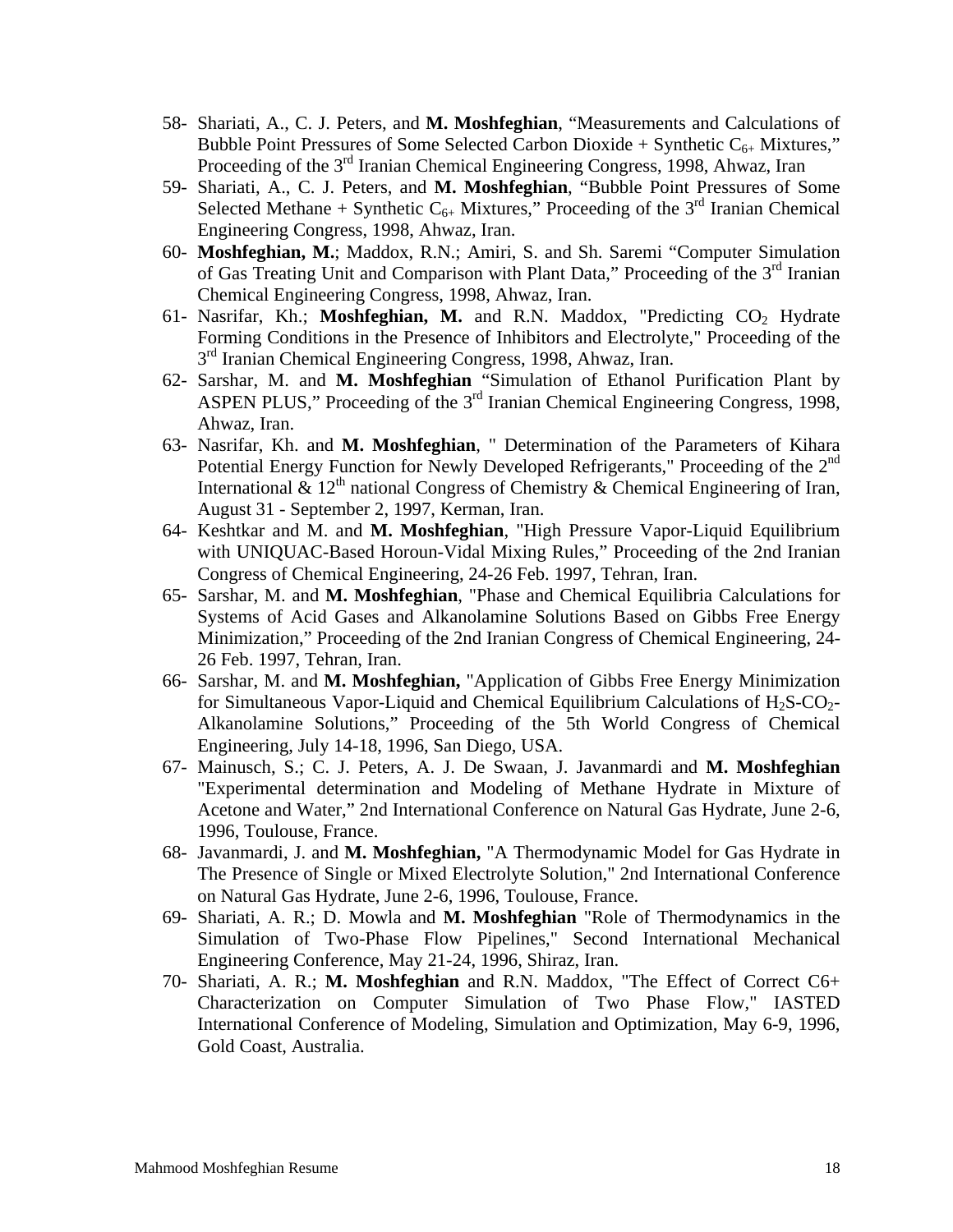- 71- Nasrifar, K. and **M. Moshfeghian**, "Liquid Density of Multi-component Systems by the CORGC Equation of State," Iranian Association of Chemical Engineering National Conference, Teheran, December 1995.
- 72- Shafiei, S. and **M. Moshfeghian**, "Correlation of Vapor-Liquid Equilibrium Data for Binary Mixtures Containing One Polar Component by The CORGC Data for Binary Mixtures Containing One Polar Component by The CORGC," Iranian Association of Chemical Engineering National Conference, Teheran, December 1995.
- 73- **Moshfeghian, M.**, "The New Generation of Equations of State," Workshop in the First International Non - Renewable Energy Sources Congress, Dec. 26-30, 1993, Teheran, Iran.
- 74- **Moshfeghian, M.**, "Prediction of Liquid Density by the MCORGC Equation of State," Proceeding of the First International Non-Renewable Energy Sources Congress," December 26 - 30, 1993, Teheran, Iran.
- 75- Zia-Razzaz, M. and **M. Moshfeghian**, "Application of the CORGC EOS with a New Mixing Rule to Polar and Non-polar Fluids," Presented at 1st International Oil, Gas and Petrochemical Congress, Isfehan, Iran, September 11- 13, 1993.
- 76- Soltan Mohammad Zadeh, J. S. and **M. Moshfeghian**, "Simulation of Multiphase Flow in Pipe Networks," Presented at the 24th Annual Meeting of Fine Particle Society Meeting, Chicago, Illinois, August 24-28, 1993.
- 77- **Moshfeghian, M.**, "Prediction of Liquid Density of Non Ideal Fluid by the MCORGC Equation of State," Presented at the EUCHEM Conference on Thermodynamics and Modeling of Separation Processes, Trondheinm, Norway, June 7 - 9, 1993.
- 78- Soltan Mohammad Zadeh, J. S. and **M. Moshfeghian**, "Non-Adiabatic Two Phase Fluid Flow in Pipe Networks," Proceeding of the 6th International Symposium on Transport Phenomena in Thermal Engineering, Seoul, Korea, May 9-13, 1993.
- 79- Soltan Mohammad Zadeh, J. S. and **M. Moshfeghian**, "Analysis of Two Phase Fluid Flow in Pipes Networks," Proceeding of International Congress on Computational Methods in Engineering, Shiraz, Iran, May 2-6, 1993.
- 80- **Moshfeghian, M.** and S. H. Najibi, "Calculation of Vapor-Hydrate Equilibria Ratios by an EOS for the Purpose of Hydrate Formation Temperature Prediction," Proceeding of European Joint Conference on Engineering System Design and Analysis, Istanbul, Turkey, June 29 - July 3, 1992.
- 81- **Moshfeghian, M.** and R. N. Maddox, "Optimization of Chemical Reaction Parameters for Sour Gases and Alkanolamine Systems," Proceeding of Al-Azhar Eng. 2nd. International Conference, Cairo, Egypt, Dec. 21- 24, 1991.
- 82- Maddox, R.N.; M**. Moshfeghian, M.**; E. Lopez; C. H. Tu, A. Shariat, and A. J. Flying "Predicting Hydrate Temperature at High Inhibitor Concentration," Proceeding of Laurance Reid Gas Conditioning Conference, March 4 - 6, 1991.
- 83- **Moshfeghian, M.**; E. Lopez and R. N. Maddox, "Prediction of Odorant Distribution in LP-Gas Tanks," Proceeding of Symposium on LP-GAS Odorization Technology, Dallas, Texas, Oct. 10 -11, 1991.
- 84- **Moshfeghian, M.**, F. C. McQuiston, and R. N. Maddox, "Prediction of Refrigerant Thermodynamic Properties by EOS, Part I: Saturated Properties of Pure Compounds," Eleventh Symposium on Thermophysical Properties, National Institute of Standards and Technology, Boulder, Colorado, June 23-27, 1991.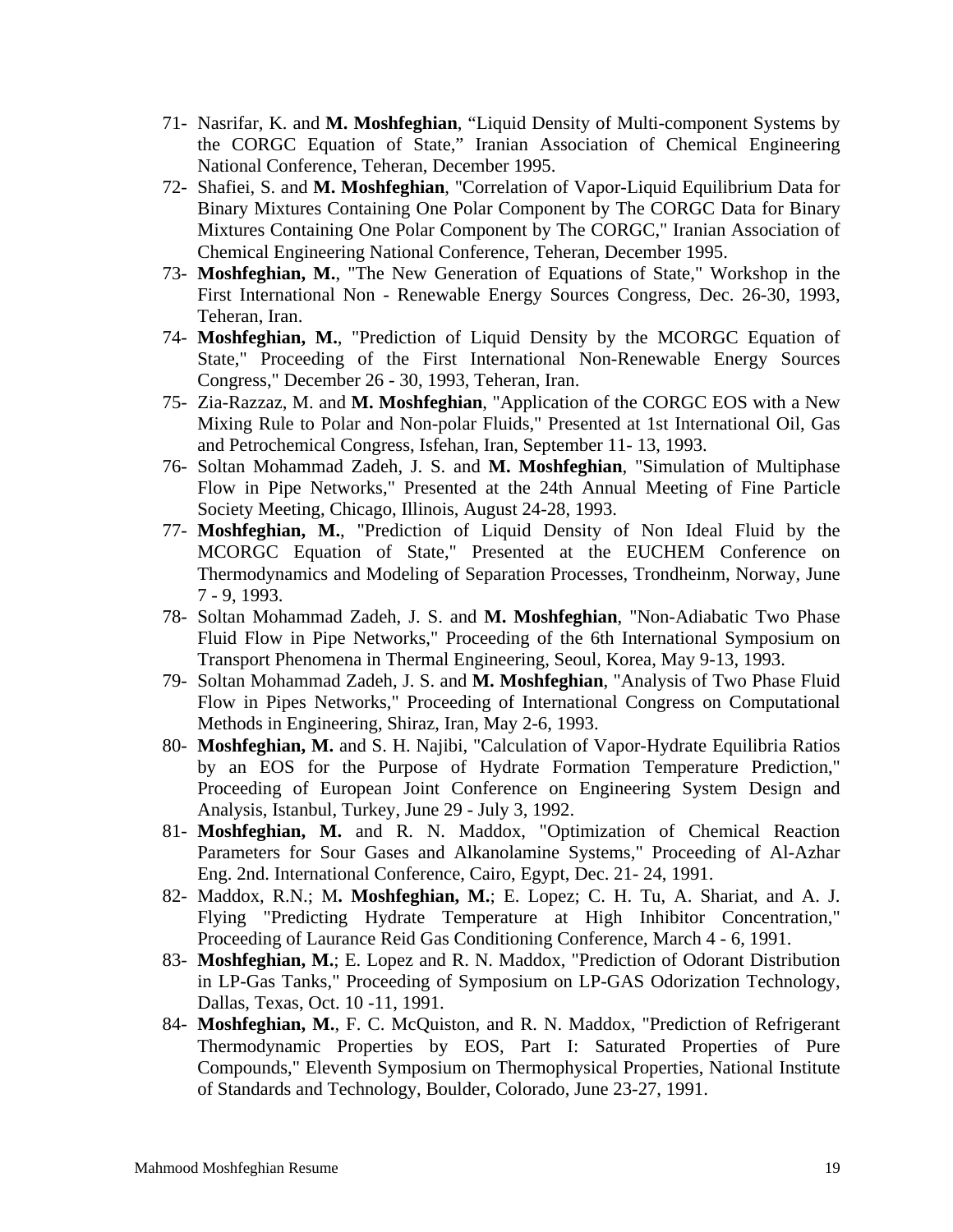- 85- **Moshfeghian, M.**, A. Shariat, and R. N. Maddox, "Prediction of Refrigerant Thermodynamic Properties by EOS, Part II: VLE Behavior of Binary Mixtures," 11th Symposium on Thermophysical Properties, National Institute of Standards and Technology, Boulder, Colorado, June 23-27, 1991.
- 86- Shariat, M. H., and **M. Moshfeghian**, "Application of an EOS Based Mathematical Model of Vapor-Liquid-Liquid-Equilibria to Hydrocarbon + Alcohol + Water Mixtures," the 5<sup>th</sup> International IUPAC Workshop on Vapor-Liquid Equilibria in 1-Alkanol+N-Alkane Mixtures, Garadisca D'Isonzo, Italy, Sept. 7-8, 1989.
- 87- Shariat, M. H., N. Mehranbod, and **M. Moshfeghian**, "Capabilities of the PFGC-MES in Predicting the VLE Data of Refrigerants and Light Hydrocarbon Mixtures," the 4th CODATA Symposium on Critical Evaluation and Prediction of Phase Equilibria in Multi-component Systems, Garadisca D'Isonzo, Italy, Sept. 4-6, 1989.
- 88- Shariat, M. H.; **M. Moshfeghian**, M. Monabbati and R.N. Maddox, "Thermodynamic Properties and Vapor-Liquid Equilibria of Refrigerants by a Modified Peng-Robinson EOS," Proceeding of 4th International Conference on Thermodynamics of Solution of Non-Polar Electrolytes, Santiago De Compostela, Spain, Sept. 24-29, 1989
- 89- Elizando, V. E., M. Abouarabi, R. N. Maddox, and **M. Moshfeghian**, "Low Pressure Experimental Equilibrium Data for the Absorption of Acid Gases in Alkanolamine Solutions," Presented at 1989 Spring National Meeting of American Institute of Chemical Engineers, Houston, Texas, April 2 - 6, 1989.
- 90- **Moshfeghian, M.**, "The PFGC Equation of State at the Age of 14," Proceeding of the Fourth International IUPAC Workshop, Thessaloniki, Greece, Oct. 24-26, 1988.
- 91- Maddox, R. N., L. L. Lilly, **M. Moshfeghian** and E. Elizondo, "Estimating Water Content of the Sour Natural Gas Mixtures," Proceeding of Laurance Reid Gas Conditioning Conference, Norman, Oklahoma, March 1988.
- 92- **Moshfeghian, M.**, A. Shariat and R. N. Maddox, "Modification of the Peng-Robinson Equation of State," Proceeding of World Congress III of Chemical Engineering, Tokyo, September 1986.
- 93- **Moshfeghian, M.**, J. H. Erbar and R. N. Maddox, "Application of Mini Computers in Chemical Engineering," Proceeding of the First International Micro and Mini Computer Conference, Houston, Texas, November, 1979.
- 94- **Moshfeghian, M.** and K. J. Bell, "Local Heat Transfer Measurements in and Downstream from a U-Bend," Proceeding of the Joint ASME/AIChE National Heat Transfer Conference, San Diego, California, 1979.
- 95- **Moshfeghian, M.**; A. Shariat and J. H. Erbar, "Application of the PFGC Equation of State to Gas Processing Systems," Proceeding of the AIChE National Meeting, Houston, Texas, 1979.
- 96- **Moshfeghian, M.**, K. J. Bell and R. N. Maddox, "Reaction Equilibria for Acid Gas Systems," Proceeding of Laurance Reid Gas Conditioning Conference, Norman, Oklahoma, March 1977.
- 97- **Moshfeghian, M.** and K. J. Bell, "Fluid Flow and Heat Transfer in U-Bends," Proceeding of the 3rd Iranian Congress of Chemical Engineering, Shiraz University, Shiraz, Iran, November 1977.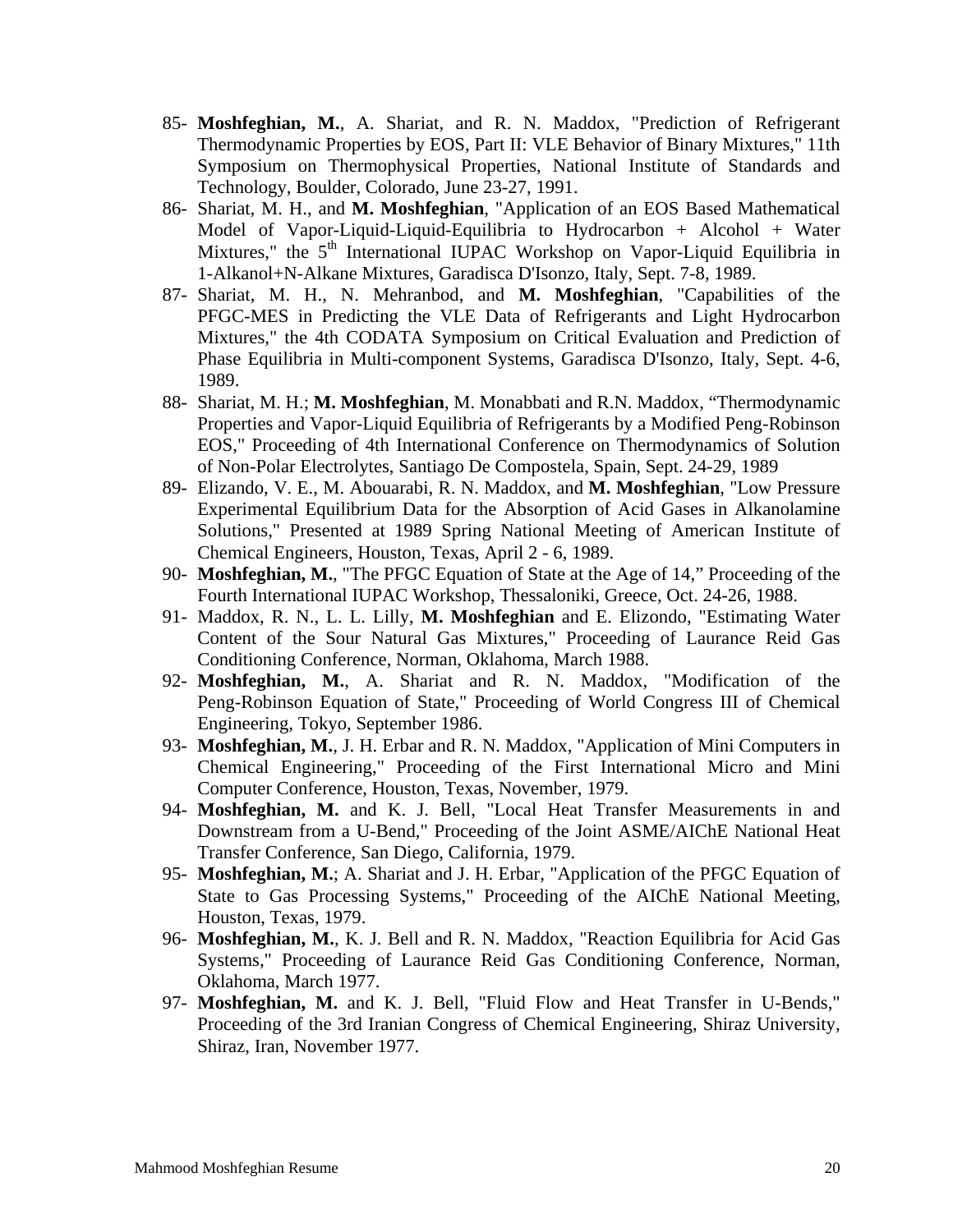98- **Moshfeghian, M.** and K. J. Bell, "Experimental Investigation of Fluid Flow and Heat Transfer in U-Bends," Presented at the Southwest Symposium on Thermal Sciences, Norman, Oklahoma, April 1977.

### **Funded Research Projects:**

- 1. **Moshfeghian, M.** "Thermodynamic Modeling of Hydrate Formation Condition in the Presence of Mixed Electrolytes and Alcohols," Shiraz University, 2000.
- 2. **Moshfeghian, M.** "Prediction of Hydrate Formation Condition Based the CORGC Equation of State," Shiraz University, 1994.
- 3. **Moshfeghian, M.** "Prediction of Liquid Density of Pure Refrigerants," 1993.
- 4. **Moshfeghian, M.** and D. Mowla, "The effect of Polymer Solution on Two Phase Gas Liquid Flow," (in Persian), 1991.
- 5. **Moshfeghian, M.** "Estimation of Water Content of Sour Gases by the PFGC-MES EOS," (in Persian), Shiraz University, 1985
- 6. **Moshfeghian, M.,** "Sour Gas Process Simulation, SGPS," 1983.
- 7. Erbar, J. H., A. K. Jagota, S. Muthswamy and **M. Moshfeghian**, "Predicting Synthetic and Natural Gas Thermodynamic Properties Using a Modified Soave Redlich Kwong Equation of State," GPA Research Report RR-42, August 1979.

#### **Ph.D. Thesis Supervised at Shiraz University:**

- 1. **"Thermodynamic Modeling of Asphaltene Deposition",** by K. Akbarzadeh, (2002)
- 2. **"Theoretical and Experimental Study of Liquid Densities,"** by J. Khashayar Nasrifar, (2001)
- 3. **"Theoretical Modeling and Experimental Investigation of Water Desalination By Hydrate Formation Process,"** by J. Javanmardi, (2000)
- 4. **"Characterization of C6+ Fraction by a Group Contribution Equation of State,"** by A. Shariati, (1998)

#### **M.S. Thesis Supervised at Shiraz University:**

- 5. **"Modeling and prediction of the water content of acid gases using CPA equation of state"**, by M. A. Rezaeian Kouchi (2013)
- 6. **"Improvement of Phase Behavior Prediction of Natural Gas by EOS in the Dense Phase Region"**, by S. Valiollahi (2012)
- 7. **"Prediction of sulfur containing compounds distribution in LPG products"**, by A.H. Saadat (2012)
- 8. **"Modeling rapid depressurization of vessels"**, by B. Kavianpour (2012)
- 9. **"Prediction of sulfur containing compounds distribution in LPG products"**, by A.H. Saadat (2012)
- 10. **"Evaluation of different methods of predicting liquid density and developing an improved method"**, by M. Nazarzadeh (2012)
- 11. **"Evaluation of the Existing Wax Precipitation Models and Provide an Improved Model"**, by M. Eshrati (2011)
- 12. **"Theoretical Study of Asphaltene Deposition"**, by M. Abdullahi (2001)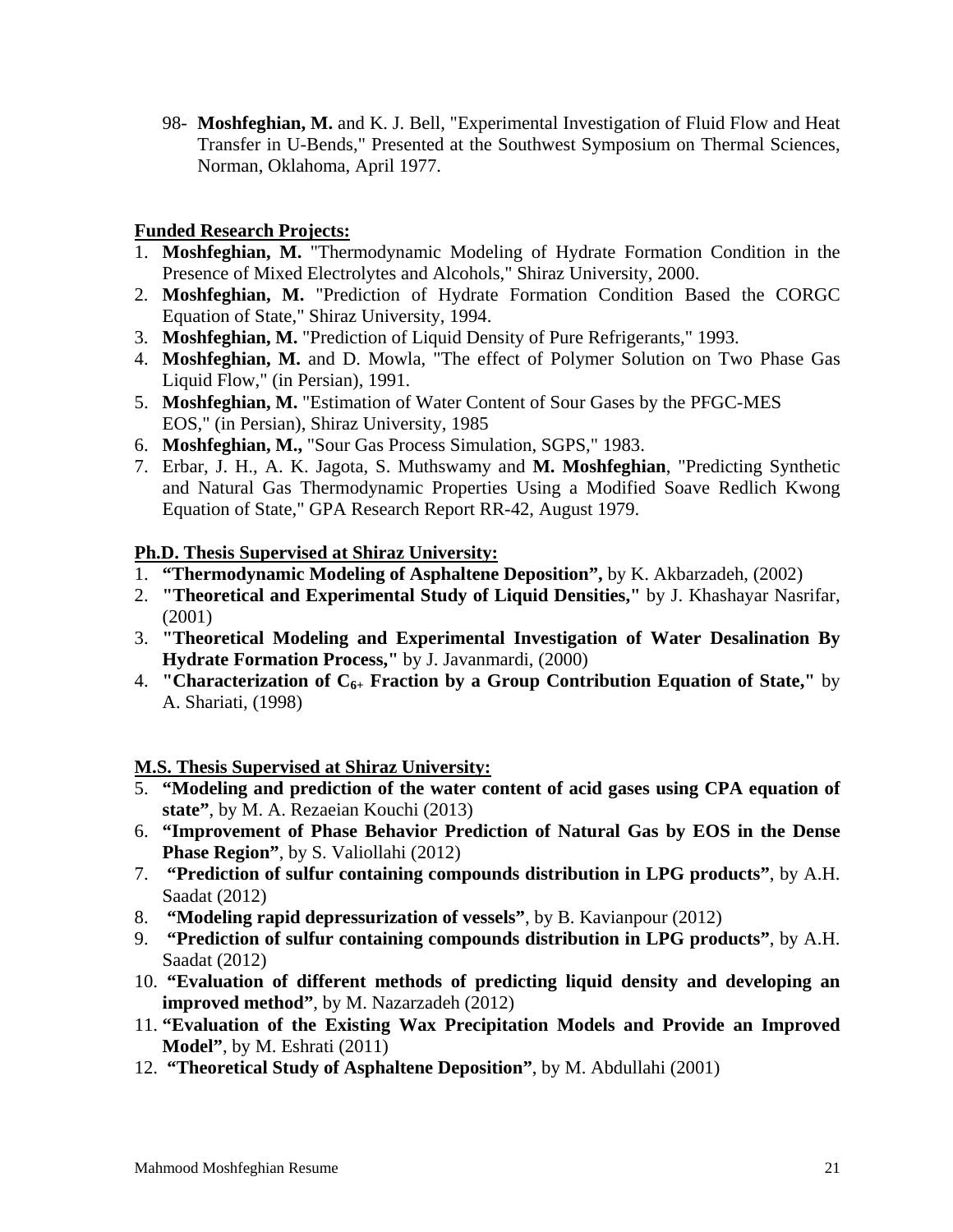- 13. **"Simulation of Precalcination Unit in Cement Factory and Developing a Computer Software"**, by A. Estejab (1999)
- 14. **"Developing a Software Package for Simulation of Thermal Cracking of Naphtha"**, by H. R. Najafi (1999)
- 15. **"Evaluation of CORGC/UNIFAC for Polar Systems"** by Z. Abouarabi Saadi, (1999)
- 16. **"Graphic Behavior of Non-Ideal Solutions"** by R. Bahraini, (1998)
- 17. **"Mathematical Modeling of Industrial Furnaces by Zone Method"** by R. Azin, (1998)
- 11. **"Prediction of Phase Equilibria and Henry's Constants of Light Gases in Heavy Hydrocarbons Using Equation of State,"** by A. Saghafi (1998).
- 12. **"Evaluation of Equation of State for Modeling of Supercritical Fluids Phase Equilibria,"** by A. R. Keshtkar, (1996).
- 13. **"Vapor-Liquid Equilibria in Electrolyte Solutions by the CORGC Equation of State,"** by M. R. Bakhti, (1995).
- 14. **"Simulation of Sea Water Desalination by Hydrate Formation,"** by S. Rahimian (1995).
- 15. **"Vapor-Liquid and Chemical Equilibria for H2S-CO2-Alkanolamine System Based on Gibbs-Free Energy Minimization,"** by M. Sarshar (1995).
- 16. **"Computer Simulation of Three-Phase Distillation Column,"** by S. Lashkari, (1994).
- 17. **"Computer Generation of Thermodynamic Graphs,"** by J. Javanmardi, (1994).
- 18. **"Analysis of Two Phase Fluid Flow in Pipes Network,"** by J. S. Soltan Mohammad Zadeh, (1993).
- 19. **"Prediction of Thermodynamic Properties in the Neighborhood of Critical Point,"** by R. Ziaratti, (1992).
- 20. **"A New Group Contribution Equation of State,"** by M. Zia Razzaz, (1992)
- 21. **"Extension and Evaluation of the CORGC EOS for Prediction of Thermodynamic Properties of Polar and Non-Polar Compounds,"** by F. Dehghani (1991).
- 22. **"Capabilities of the PFGC Equation of State in Predicting the Thermodynamic Properties of Refrigerants and Light Hydrocarbon Mixtures,**" by N. Mehranbod (1990).
- 23. **"Unsteady State Two Phase Fluid Flow Pressure Drop Calculation,"** by S. Ayatollahi, (1989).
- 24. **"A New Method for Hydrate Formation Prediction and Inhibition Based on the PFGC-MES EOS,"** by S. H. Najibi, (1989).
- 25. **"Hydrate Formation Prediction and Inhibition Based on the PFGC-MES EOS,"** by B. Roozbehani, (1988).

**MS Thesis Supervised at Petroleum University of Technology in Ahwaz:** 

- 1. **"Prediction of Cricondenbar and Cricondentherm Coordinates Using Tangent Plane Criterion and a Cubic Equation of State",** by R. Taraf, (2005)
- 2. **"Nitrogen Removal from** *Nar and Kangan* **Natural Gas",** by Sh. Zabighasemi, (2005)

#### **MS Thesis Supervised at University of Qatar and University of Tehran:**

- 3. **"Characterization of Petroleum Fluids Using MNM EOS and SPM Algorithm",** by F. Asa'adi, (2002)
- 4. **"Numerical Algorithms for Determination of Retrograde Regions of Petroleum Fluids Using MNM EOS ",** by N. Tarom, (2002)